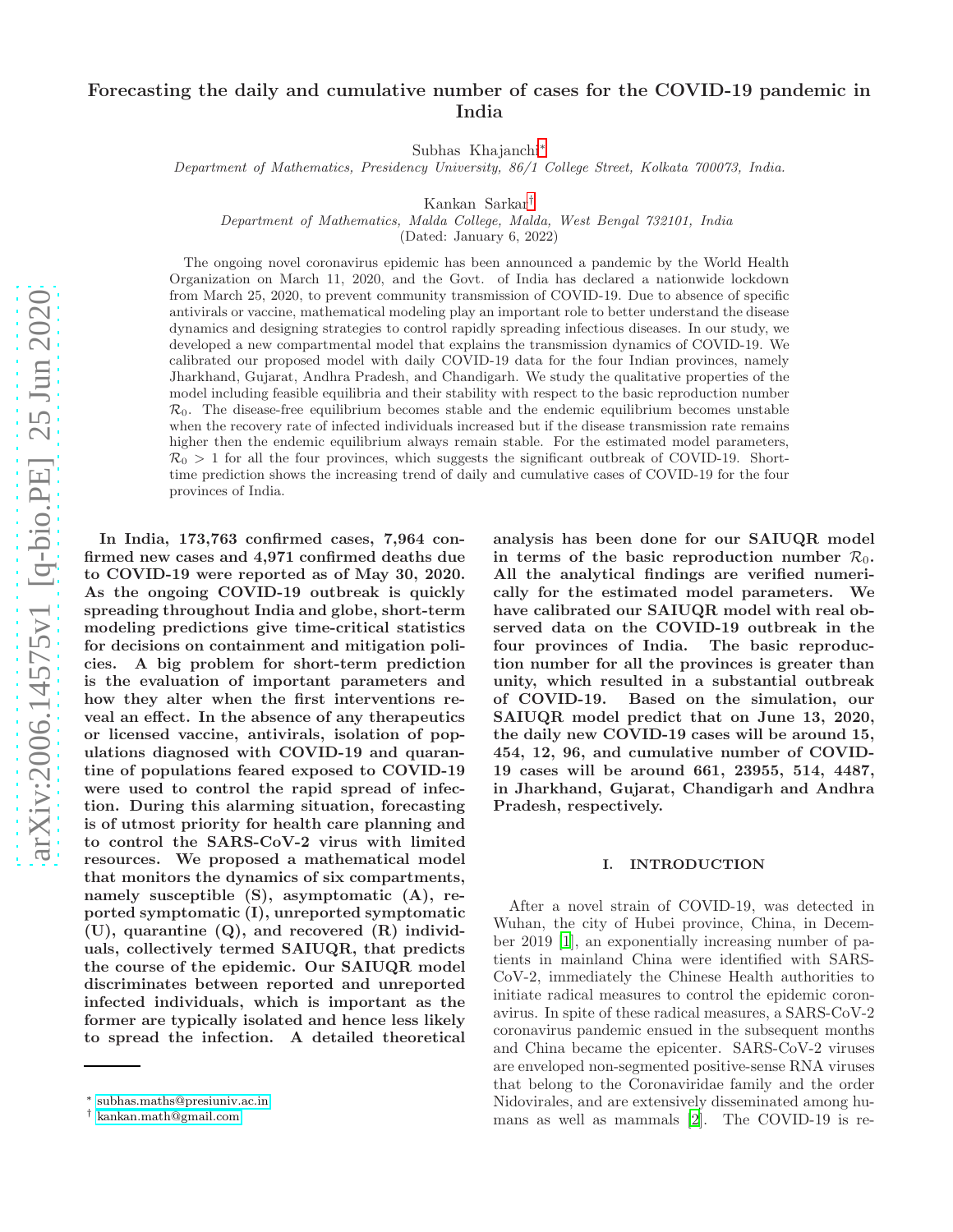sponsible for a range of symptoms together with fever, dry cough, breathing difficulties, fatigue and lung infiltration in severe cases, similar to those created by SARS-CoV (severe acute respiratory syndrome coronavirus) and MERS-CoV (Middle East respiratory syndrome coronavirus) infections [\[3](#page-16-2)]. SARS-CoV-2 has already crossed the earlier history of two coronavirus epidemics SARS-CoV and MERS-CoV, posing the substantial threat to the world people health problem as well as economical problem after the second world war [\[4\]](#page-16-3). According to the World Health Organization report, dated 29 May 2020 reported 5,596,550 total cases and 353,373 deaths worldwide [\[5\]](#page-16-4).

Till date, there is no licensed vaccine, drugs and effective therapeutics available for SARS-CoV-2 or COVID-19. Due to absence of pharmaceutical interventions, Govt. of various countries are adopting different strategies to control the outbreak and the most common one is the nation-wide lockdown. It was started with the local Govt. of Wuhan by temporarily prevention of all public traffics within the city on January 23, 2020 and soon followed by other cities in Hubei province [\[6](#page-16-5)]. In the absence of drug or specific antivirals for SARS-CoV-2 viruses, maintaining social distancing is the only way to mitigate the human-to-human transmission for coronavirus diseases, and thus the other countries also incorporated the strict lockdown, quarantines and curfews.

In India, the first coronavirus case was reported in Kerala's Thrissur district on January 30, 2020 when a student returned back from Wuhan, the sprawling capital of China's Hubei province [\[7](#page-16-6)]. The Govt. of India has implemented a complete nationwide lockdown throughout the country on and from March 25, 2020 for 21 days, following one day 'Janata Curfew' on March 22, 2020 to control the coronavirus or SARS-CoV-2 pandemic in India [\[8](#page-16-7)]. Due to massive spread of coronavirus diseases, the Govt. of India has extended the lockdown and it is going on Phase 4; from May 18, 2020 to May 31, 2020. Besides the implementation of nationwide lockdown, the Ministry of Health and Family Welfare (MOHFW) of India, recommended different individual hygiene measures, for example, frequent hand washing, social distancing, use of mask, avoid gathering and touching eyes, mouth and nose etc. [\[9](#page-16-8)].

The Govt. also ceaselessly using different media and social network to aware the public regarding coronavirus diseases and its precautions. Albeit, the factors such as diverse and huge population, the unavailability of specific therapeutics, drugs or licensed vaccines, inadequate evidences regarding the mechanism of disease transmission make it strenuous to combat against the coronavirus diseases throughout India. To control the transmission of COVID-19, lockdown is a magnificent measure but testing is also an important factor to identify the symptomatic and asymptomatic individuals. The symptomatic individuals should be reported by the public health agencies to separate them from the uninfected or asymptomatic individuals for their ICU (Intensive Care

Unit) treatment. Also, from an economic viewpoint, the strict lockdown may be the cause of a substantial financial crisis in near future. In particular, the lockdown in high dense countries can mitigate the disease transmission rate, although entirely control not be obtainable. Thus, to survive the economical status of a country, a strict lockdown for a long period is not advisable at all in any situations. Hence there should be a acceptable balance between the two different characteristics of governmental strategies: strict lockdown and healthy economical situations. Albeit, few questions remains to answer whether this cluster containment policy can be effective in mitigating SARS-CoV-2 transmission or not ? If not then what can be the possible solutions to mitigate the transmission of SARS-CoV-2 viruses ? These questions can only be replied by investigating the dynamics and forecasting of a mechanistic compartmental model for SARS-CoV-2 transmission and comparing the outcomes with real scenarios.

A plenty of mathematical models has been investigated to study the transmission dynamics and forecasting of COVID-19 outbreak [\[10](#page-16-9)[–20\]](#page-16-10). Kucharski and colleagues [\[10\]](#page-16-9) performed a model-based analysis for SARS-CoV-2 viruses and calculate the reproduction number  $\mathcal{R}_0 = 2.35$ , where the authors have taken into account all the positive cases of Wuhan, China, till March 05, 2020. Wu and colleagues [\[12](#page-16-11)] studied a susceptible-exposedinfectious-recovered (SEIR) model to simulate the epidemic in Wuhan city and compute the basic reproduction number  $\mathcal{R}_0 = 2.68$  and predict their model based on the data recorded from December 31, 2019 to January 28, 2020. Tang and colleagues [\[11\]](#page-16-12) developed a compartmental model to study the transmission dynamics of COVID-19 and calculate the basic reproduction number  $\mathcal{R}_0 = 6.47$ , which is very high for the infectious diseases. Recently, Fanelli & Piazza [\[13](#page-16-13)] analyzed and predicted the characteristics of SARS-CoV-2 viruses in the three mostly affected countries till March 2020 with an aid of the mathematical modeling. Stochastic based regression model also been studied by Ribeiro and Colleagues [\[14](#page-16-14)] to predict the scenarios of the most affected states of Brazil. Chakraborty & Ghosh [\[15\]](#page-16-15) investigate a hybrid ARIMA-WBF model to predict the various SARS-CoV-2 affected countries throughout the world. Khajanchi and Colleagues [\[18](#page-16-16)] developed a compartmental model to forecast and control of the outbreak of COVID-19 in the four states of India and the overall India. Sarkar & Khajanchi [\[16](#page-16-17)] developed a mathematical model to study the model dynamics and forecast the SARS-CoV-2 viruses in seventeenth provinces of India and the overall India. A discrete-time SIR model introducing dead compartment system studied by Anastassopoulou et al. [\[19\]](#page-16-18) to portray the dynamics of SARS-CoV-2 outbreak. Giordano and colleagues [\[20](#page-16-10)] established a new mathematical model for COVID-19 pandemic and predict that restrictive social distancing can mitigate the widespread of COVID-19 among the human. A couple of seminal papers has been investigated to study the transmission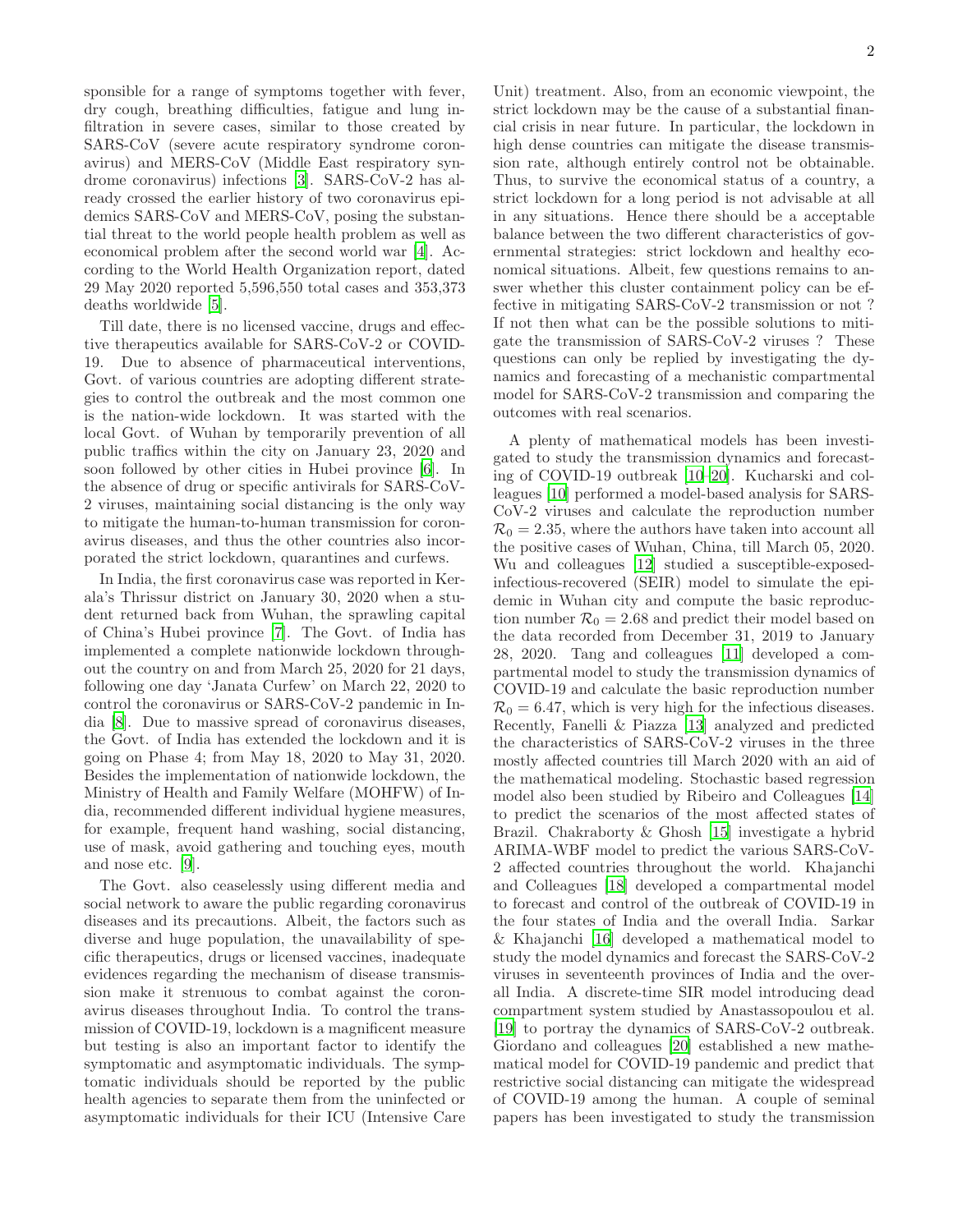dynamics of COVID-19 or SARS-CoV-2 viruses for different countries, including Mexico city, Chicago and Wuhan, the sprawling capital of Central China's Hubei province [\[21](#page-16-19)[–24\]](#page-17-0). Short-term prediction is too important as it gives time-critical information for decisions on containment and mitigation strategies [\[18,](#page-16-16) [25\]](#page-17-1). A major problem for short-term predictions is the evaluation of important epidemiological parameters and how they alter when first interventions reveal an effect.

The main objective of this work is to develop a new mathematical model that describes the transmission dynamics and forecasting of COVID-19 or SARS-CoV-2 pandemic in the four different provinces of India, namely Jharkahnd, Andhra Pradesh, Chandigarh, and Gujarat. We estimated the model parameters of four different states of India and fitted our compartmental model to the daily confirmed cases and cumulative confirmed cases reported between March 15, 2020 to May 24, 2020. We compute the basic reproduction number  $\mathcal{R}_0$  for the four different states based on the estimated parameter values. We also perform the short-term predictions of the four different states of India from May 25, 2020 to June 13, 2020, and it shows the increasing trends of COVID-19 pandemic in four different provinces of India.

The remaining part of this manuscript has been organized in the following way. In the Section 2, we describe the formulation of the compartmental model for COVID-19 and its basic assumptions. Section 3 describes the theoretical analysis of the model, which incorporates the positivity and boundedness of the system, computation of the basic reproduction number  $\mathcal{R}_0$ , existence of the biologically feasible singular points and their local stability analysis. In the same section, we perform the global stability analysis for the infection free equilibrium point  $E^0$  and the existence of transcritical bifurcation at the threshold  $\mathcal{R}_0 = 1$ . In the Section 4, we conduct some model simulations to validate our analytical findings by using the estimated model parameters for Jharkhand, the state of India. The parameters are estimated for the real world example on COVID-19 for four different states of India and perform a short-term prediction based on the estimated parameter values. A discussion in the Section 5 concludes the manuscript.

### II. MATHEMATICAL MODEL

A compartmental mathematical model has been developed to study the transmission dynamics of COVID-19 outbreak in India and throughout the world. We adopt a variant that focuses some important epidemiological properties of COVID-19 or SARS-CoV-2 coronavirus diseases. Based on the health status, we stratify the total human population into six compartments, namely susceptible or uninfected  $(S)$ , asymptomatic or paucisymptomatic infected (A), symptomatic reported infected  $(I)$ , unreported infected  $(U)$ , quarantine  $(Q)$ , and recovered (R) individuals, collectively termed SAIUQR.

At any instant of time, the total population is denoted by  $N = S + A + I + U + Q + R$ . Depending on the six state variables, we aim to develop an autonomous system using first order nonlinear ordinary differential equations.

In the model formulation, quarantine refers to the separation of coronavirus infected population from the general population when the individuals are infected but clinical symptoms has not yet developed, whereas isolation refers to the separation of coronavirus infected population when the population already identified the clinical symptoms. Our mathematical model introduces some demographic effects by assuming a proportional natural mortality rate  $\delta > 0$  in each of the six compartments. In addition, our model incorporates a constant recruitment of susceptible populations into the region at the rate  $\Lambda_s$  per unit time. This parameter represents new birth, immigration and emigration. The parameter  $\beta_s$ represents the probability of disease transmission rate. However the disease transmission from vulnerable to infected individuals (for our model, the class is A) depend on various factors, namely safeguard precautions (use of mask, social distancing, etc.) and hygienic safeguard (use of hand sanitizer) taken by the susceptible individuals as well as infected population. In our model formulation, we incorporate the asymptomatic or pauci-symptomatic infected (undetected) individuals, which is important to better understand the transmission dynamics of COVID-19, which also studied by Giordano et al. [\[20](#page-16-10)] and Xiao-Lin et al. [\[21](#page-16-19)].

In our model formulation, we assumed that the COVID-19 virus is spreading when a vulnerable person come into contact with an asymptomatic infected individuals. The uninfected individuals decreases after infection, obtained through interplays among a susceptible population and an infected individuals who may be asymptomatic, reported symptomatic and unreported symptomatic. For these three compartments of infected population, the transmission coefficients are  $\beta_s \alpha_a$ ,  $\beta_s \alpha_i$ , and  $\beta_s \alpha_u$  respectively. We consider  $\beta_s$  as the disease transmission rate along with the adjustment factors for asymptomatic  $\alpha_a$ , reported symptomatic  $\alpha_i$ and unreported symptomatic  $\alpha_u$  individuals. The interplays among infected populations (asymptomatic, reported symptomatic, and unreported symptomatic) and susceptible individuals can be modeled in the form of total individuals using standard mixing incidence [\[26](#page-17-2)[–29](#page-17-3)].

The quarantined population can either move to the susceptible or infected compartment (reported and unreported), depending on whether they are infected or not [\[30\]](#page-17-4), with a portion  $\rho_s$ . Here,  $\gamma_q$  is the rate at which the quarantined uninfected contacts were released into the wider community. Asymptomatic individuals were exposed to the virus but clinical symptoms of SARS-CoV-2 viruses has not yet developed. The asymptomatic individuals decreases due to contact with reported and unreported symptomatic individuals at the rate  $\gamma_a$  with a portion  $\theta \in (0,1)$ , and become quarantine at the rate  $\xi_a$ . Also, the asymptomatic individuals become recov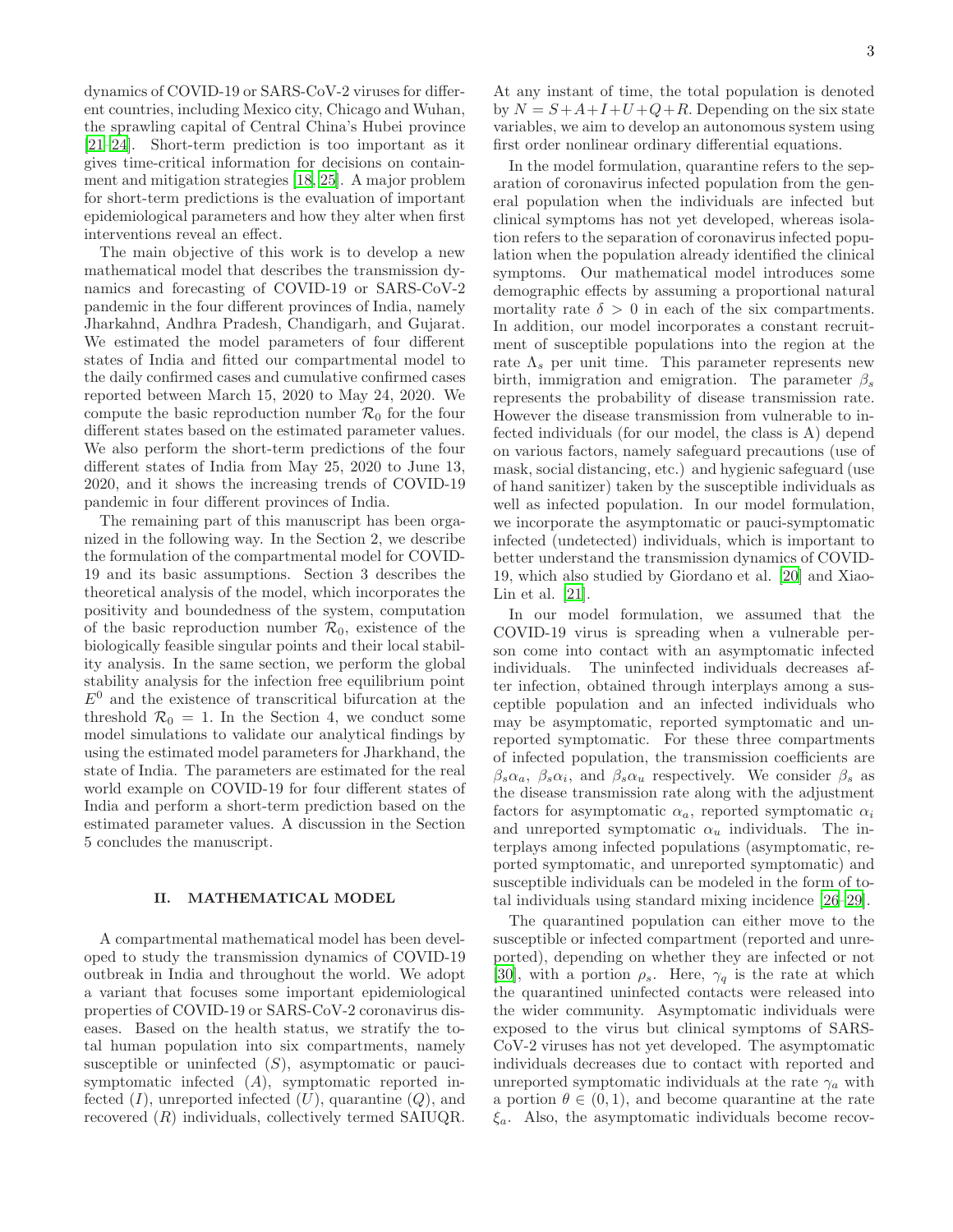ered at the rate  $\eta_a$  and has a natural mortality rate  $\delta$ . A fraction of quarantine individuals become reported infected individuals at the rate  $\gamma_q$  with a portion  $\rho_s$  (where  $\rho_s \in (0,1)$ .

As we know that an individual is whether infected by coronavirus diseases or not can be identified by RT-PCR screening test and a person with negative results with the RT-PCR screening test may yet be coronavirus positive as it may take around 7-21 days to express the coronavirus symptoms [\[31](#page-17-5)]. Thus, a fraction of coronavirus positive class can be considered as reported symptomatic individuals  $(\theta)$  and unreported symptomatic individuals  $(1-\theta)$ . The reported symptomatic individuals separated from the general populations and move to the isolated class or hospitalized class for clinical treatment.

Also, it can be noticed that once an individual recovered from the SARS-CoV-2 diseases has a very little chance to become infected again for the same disease [\[31\]](#page-17-5). Therefore, we assume that none of the recovered individuals move to the susceptible or uninfected class again. In our mathematical model formulation, we assume that the reported infected individuals (I) are unable to spread or transmit the viruses as they are kept completely isolated from the susceptible or uninfected individuals. As the reported infected individuals are moved to the hospital or Intensive Care Unit (ICU) [\[32\]](#page-17-6). For our modeling perspective, we are mainly interested in predictions over a relatively short time window within which the temporary immunity is likely still to be in placed, and the possibility of reinfection would negligibly affect the total number of uninfected populations and so there would be no considerable difference in the evolution of the epidemic curves we consider. Social mixing patterns are introduced into our contagion parameters in an average fashion over the entire individuals, irrespective of age. Based on these biological assumptions, we develop the following mathematical model using a system of nonlinear ordinary differential equations to study the outbreak of COVID-19 or SARS-CoV-2 coronavirus diseases:

<span id="page-3-0"></span>
$$
\begin{cases}\nS'(t) = \Lambda_s - \beta_s S \left( \alpha_a \frac{A}{N} + \alpha_i \frac{I}{N} + \alpha_u \frac{U}{N} \right) + \rho_s \gamma_q Q - \delta S, \\
A'(t) = \beta_s S \left( \alpha_a \frac{A}{N} + \alpha_i \frac{I}{N} + \alpha_u \frac{U}{N} \right) - (\xi_a + \gamma_a) A - \eta_a A - \delta A, \\
I'(t) = \theta \gamma_a A + (1 - \rho_s) \gamma_q Q - \eta_i I - \delta I, \\
U'(t) = (1 - \theta) \gamma_a A - \eta_u U - \delta U, \\
Q'(t) = \xi_a A - \gamma_q Q - \delta Q, \\
R'(t) = \eta_u U + \eta_i I + \eta_a A - \delta R,\n\end{cases} (1)
$$

the model is supplemented by the following initial values:

<span id="page-3-1"></span>
$$
S(t_0) = S_0 \ge 0, \ A(t_0) = A_0 \ge 0, \ Q(t_0) = Q_0 \ge 0,
$$
  

$$
I(t_0) = I_0 \ge 0, \ U(t_0) = U_0 \ge 0, \ R(t_0) = R_0 \ge 0. \ (2)
$$

In our model  $t \geq t_0$  is the time in days,  $t_0$  represents the starting date of the outbreak for our system [\(1\)](#page-3-0). The transmission dynamics of the COVID-19 is illustrated in the Figure [1.](#page-4-0) The description of the model parameters are presented in the Table [I.](#page-6-0)

### III. SAIUQR MODEL ANALYSIS

In this section, we provide the basic properties of the SAIUQR model [\(1\)](#page-3-0), including positivity and boundedness of the solutions, basic reproduction number and the biologically feasible singular points and their stability analysis, subject to the non-negative initial values  $(S_0, A_0, Q_0, I_0, U_0, Q_0, R_0) \in \mathbb{R}^6$ .

<span id="page-3-2"></span>Theorem III.1 The solutions of the SAIUQR system [\(1\)](#page-3-0) with the initial values [\(2\)](#page-3-1) are defined on  $\mathbb{R}^6_+$  remain positive for all  $t > 0$ .

**Proof III.1** The proof of this theorem is given in the Appendix [A.](#page-12-0)

<span id="page-3-3"></span>Theorem III.2 The solutions of the SAIUQR system [\(1\)](#page-3-0) with the initial conditions [\(2\)](#page-3-1) are uniformly bounded in the region  $\Omega$ .

**Proof III.2** The proof of this theorem is given in the Appendix [B.](#page-13-0)

### A. Basic reproduction number

In any infectious disease modeling, the basic reproduction number is the key epidemiological parameter for describing the characteristics of the diseases. The basic reproduction number symbolized by  $\mathcal{R}_0$  and is defined as "the number of secondary infected individuals caused by a single infected individuals in the entire susceptible individuals" [\[33\]](#page-17-7). The dimensionless basic reproduction number  $\mathcal{R}_0$  quantifies the expectation of the disease die out or the spreading of the diseases. For,  $\mathcal{R}_0 < 1$  describes on an average an infected population spreads less than a new infective during the course of its infection period, and thus the diseases can die out. For,  $\mathcal{R}_0 > 1$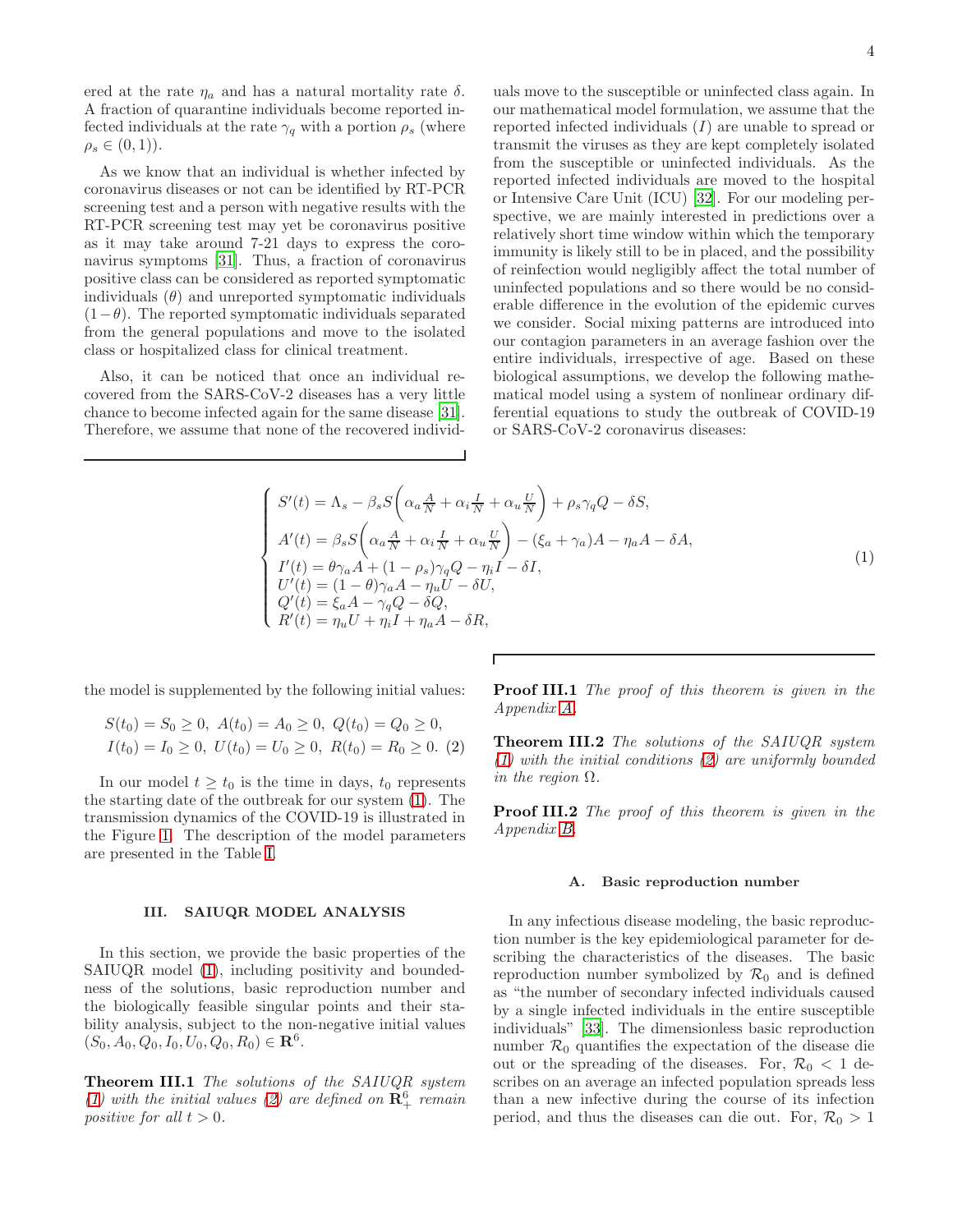

<span id="page-4-0"></span>FIG. 1. A schematic representation of the mechanistic SAIUQR model for the transmission dynamics of COVID-19 or SARS-CoV-2. The interaction among different stages of individuals is shown in the graphical scheme: S, susceptible or uninfected population; A, asymptomatic infected population; I, COVID-19 reported symptomatic infected individuals; U, COVID-19 unreported symptomatic infected individuals; Q, quarantine individuals; and R, COVID-19 recovered individuals. Biological interpretations of the model parameters are given in the Table [I.](#page-6-0)

describes each infected individuals spread on an average more than 1 new infection, and the disease can spread throughout the population. Various techniques can be used to compute the basic reproduction number  $\mathcal{R}_0$  for an epidemic outbreak. In our present study, we use the next generation matrix to evaluate  $\mathcal{R}_0$  [\[33\]](#page-17-7). In our compartmental model, the following classes are explicitly related to the outbreak of the novel coronavirus diseases: A, I, U, and Q. Thus, from the SAIUQR model system [\(1\)](#page-3-0), we get the matrices  $\mathcal F$  for the new infection and  $\mathcal V$ for the transition terms are given by, respectively

$$
\mathcal{F} = \begin{bmatrix} \beta_s S \bigg( \alpha_a \frac{A}{N} + \alpha_i \frac{I}{N} + \alpha_u \frac{U}{N} \bigg) \\ 0 \\ 0 \\ 0 \end{bmatrix},
$$

$$
\mathcal{V} = \begin{bmatrix} -\theta \gamma_a A - (1 - \rho_s) \gamma_q Q + (\eta_i + \delta) I \\ -(1 - \theta) \gamma_a A + (\eta_u + \delta) U \\ -\xi_a A + (\gamma_q + \delta) Q \end{bmatrix}.
$$

The variational matrix for the SAIUQR system [\(1\)](#page-3-0), can be evaluated at an infection-free singular point  $E^0(S^0, A^0, Q^0, I^0, U^0, R^0) = (\frac{\Lambda_s}{\delta}, 0, 0, 0, 0, 0)$ , we have

$$
F = \begin{bmatrix} \beta_s \alpha_a \frac{S}{N} & \beta_s \alpha_i \frac{S}{N} & \beta_s \alpha_u \frac{S}{N} & 0 \\ 0 & 0 & 0 & 0 \\ 0 & 0 & 0 & 0 \\ 0 & 0 & 0 & 0 \end{bmatrix},
$$
  
\n
$$
V = \begin{bmatrix} \xi_a + \gamma_a + \eta_a + \delta & 0 & 0 & 0 \\ -\theta \gamma_a & (\eta_i + \delta) & 0 & -(1 - \rho_s) \gamma_q \\ -(1 - \theta) \gamma_a & 0 & (\eta_u + \delta) & 0 \\ -\xi_a & 0 & 0 & \gamma_q + \delta \end{bmatrix}.
$$

The basic reproduction number  $\mathcal{R}_0 = \rho (F V^{-1})$ , where  $\rho(FV^{-1})$  represents the spectral radius for a next gener-

ation matrix  $FV^{-1}$ . Therefore, from the SAIUQR model [\(1\)](#page-3-0), we get the basic reproduction number  $\mathcal{R}_0$  as

$$
\rho(FV^{-1}) = \mathcal{R}_0 = \frac{\beta_s \alpha_a}{\xi_a + \gamma_a + \eta_a + \delta}
$$
  
+ 
$$
\frac{(1 - \theta)\beta_s \alpha_u \gamma_a}{(\eta_u + \delta)(\xi_a + \gamma_a + \eta_u + \delta)}
$$
  
+ 
$$
\frac{\beta_s \alpha_i(\theta \gamma_a(\gamma_q + \delta) + (1 - \rho_s)\xi_a \gamma_q)}{(\xi_a + \gamma_a + \eta_a + \delta)(\gamma_q + \delta)(\eta_i + \delta)}.
$$

### B. Equilibria

The SAIUQR model [\(1\)](#page-3-0) has two biologically feasible equilibrium points, namely

(i) infection free steady state  $E^0(S^0, A^0, Q^0, I^0, U^0, R^0) = (\frac{\Lambda_s}{\delta}, 0, 0, 0, 0, 0)$ , and (ii) the endemic equilibrium point  $E^*(S^*, A^*, Q^*, I^*, U^*, R^*)$ , where  $S^* = \frac{\Lambda_s}{\delta} - \hat{S}A^*,\,\,I^* = \hat{I}A^*,\,\,U^* = \hat{U}A^*,\,\,Q^* = \hat{Q}A^*$ and  $R^*$  =  $\hat{R}A^*$ . The expression of  $A^*$ is given by  $A^* = \frac{\Lambda_s(\mathcal{R}_0 - 1)}{\delta\{\hat{S}(\mathcal{R}_0 - 1) + 1 + \hat{I} + \hat{U} + \hat{Q} + \hat{R}\}},$  where  $\hat{S}=\frac{1}{\delta}$  $\left[\xi_a + \gamma_a + \eta_a + \delta - \frac{\xi_a \rho_s \gamma_q}{\gamma_a + \delta}\right]$  $\gamma_q+\delta$ i ,  $\hat{I} = \frac{\theta \gamma_a (\gamma_q + \delta) + (1 - \rho_s) \xi_a \gamma_q}{(n + \delta) (\gamma + \delta)}$  $\frac{\gamma_q+\delta+(1-\rho_s)\xi_a\gamma_q}{(\eta_i+\delta)(\gamma_q+\delta)},\ \hat{U}=\frac{(1-\theta)\gamma_a}{\eta_u+\delta}$  $\frac{(1-\theta)\gamma_a}{\eta_u+\delta},\ \hat{Q} = \frac{\xi_a}{\gamma_q+\delta}$  and  $\hat{R}=\frac{1}{\delta}$  $\left[ \frac{(1-\theta)\gamma_a\eta_u}{\eta_u+\delta} + \frac{\eta_i\{\theta\gamma_q(\gamma_q+\delta)+(1-\rho_s)\gamma_q\xi_a\}}{(\gamma_q+\delta)(\eta_i+\delta)} + \eta_a \right]$ Ĩ .

It can be observed the the infection free singular point  $E^0(S^0, A^0, Q^0, I^0, U^0, R^0)$  is always feasible and the endemic equilibrium point  $E^*(S^*, A^*, Q^*, I^*, U^*, R^*)$  is feasible if the following condition holds:

$$
(i) \mathcal{R}_0 > 1,
$$
  
\n
$$
(ii) \frac{1}{\xi_a + \gamma_a + \eta_a + \delta} \left[ \frac{\Lambda_s}{A^*} + \frac{\xi_a \rho_s \gamma_q}{\gamma_q + \delta} \right] > 1.
$$

#### C. Stability analysis

In the present subsection, we investigate the linear stability analysis for the SAIUQR model [\(1\)](#page-3-0) for the two feasible steady states. By using the techniques of linearization, we investigate the local dynamics of the complicated system of the coronavirus compartmental model. Generally, we linearize the SAIUQR model around each of the feasible steady states and perturb the compartmental model by a very small amount, and observe whether the compartmental model returns to that steady states or converges to any other steady states or attractor. The local stability analysis aids in understanding the qualitative behavior of the complex nonlinear dynamical system. By using the following theorem, we prove the local stability of the infection free singular point  $E^0(S^0, A^0, Q^0, I^0, U^0, R^0)$ :

<span id="page-4-1"></span>**Theorem III.3** The infection free steady state  $E^0$  is locally asymptotic stable if  $\mathcal{R}_0 < 1$  and unstable if  $\mathcal{R}_0 > 1$ .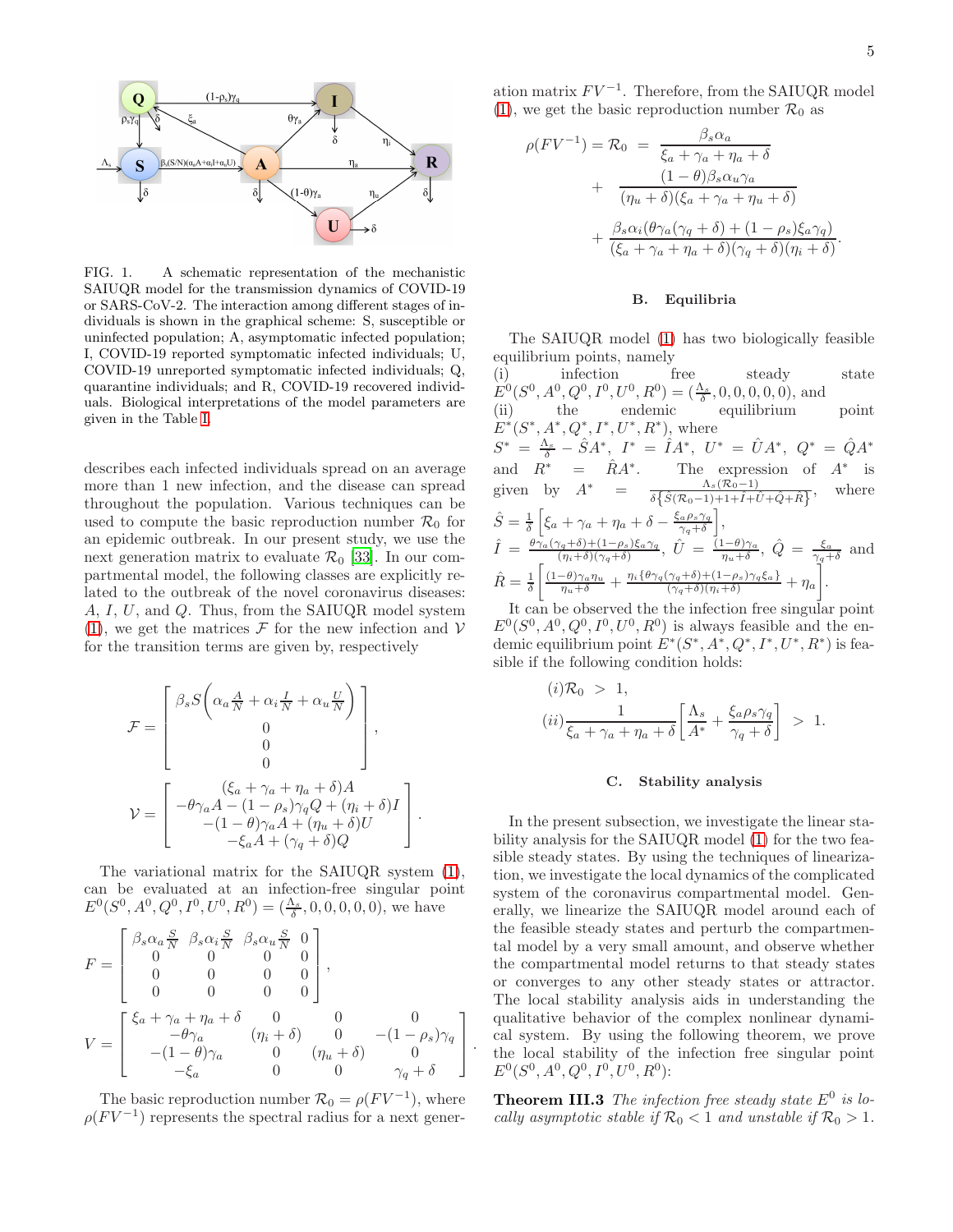**Proof III.3** The proof of this theorem is given in Appendix [C.](#page-13-1)

<span id="page-5-2"></span>**Theorem III.4** The infection free steady state  $E^0$  is globally asymptotic stable for  $\mathcal{R}_0 < 1$  in the bounded re $qion \Omega$ .

Proof III.4 The proof of this theorem is given in Appendix [D.](#page-14-0)

<span id="page-5-1"></span>**Theorem III.5** The SAIUQR model system [\(1\)](#page-3-0) admits a locally asymptotic stable around the endemic equilibrium point  $E^*$  for  $\mathcal{R}_0 > 1$ . Also, the system [\(1\)](#page-3-0) experiences forward bifurcation at  $\mathcal{R}_0 = 1$ .

Proof III.5 The proof of this theorem is given in Appendix [E.](#page-15-0)

## IV. NUMERICAL SIMULATION

In this section, we conduct some numerical illustrations to validate our analytical findings. Analytically, we perform the local stability analysis for infection free steady state  $E^0$  and a unique endemic equilibrium point  $E^*$ . We also perform the transcritical bifurcation at the threshold  $\mathcal{R}_0 = 1$  and the global stability analysis for disease-free steady state  $E^0$ . In order to validate the analytical calculations, we used the estimated parameter values for Jharkhand, the state of India and the techniques for parameter estimation are described in the subsection [IV A.](#page-5-0)

## <span id="page-5-0"></span>A. Model calibration

We have calibrated our SAIUQR model [\(1\)](#page-3-0) with the observed daily new COVID-19 cases. We have considered three states of India namely Jharkahnd, Gujarat, Andhra Pradesh and one city of India namely Chandigarh. The daily new COVID-19 cases are collected from the first COVID-19 case reported and up to May 24, 2020. The daily reported COVID-19 data were obtained from COVID19 INDIA (https://www.covid19india.org/) [\[34\]](#page-17-8). We have estimated six model parameters, namely  $\beta_s$ ,  $\alpha_a$ ,  $\alpha_i$ ,  $\alpha_u$ ,  $\gamma_a$  and  $\gamma_q$ , out of fourteen system parameters for the system [\(1\)](#page-3-0) by using least square method [\[35\]](#page-17-9). The values of these parameters and the initial population size plays an important role in the model simulation. The parameters are estimated by assuming the initial population size. The initial population are presented in the Table [III.](#page-8-0) Three days moving average filter has been applied to the daily COVID-19 cases to smooth the data. The daily reported confirmed COVID-19 cases are fitted with the model simulation by using the least square method. The estimated parameter values are listed in the Table [II.](#page-8-1) Different set of parameter values locally minimizes the Root Mean Square Error (RMSE) and we have considered the set of parameter values, which gives

the realistic value of the basic reproduction number  $\mathcal{R}_0$ . RMSE is the measure of the accuracy of the fitting data and the RMSE is defined as follows:

$$
RMSE = \sqrt{\frac{\sum_{i=1}^{n} (O(i) - M(i))^2}{n}},
$$

where *n* represents the size of the observed data,  $O(i)$ is the reported daily confirmed COVID-19 cases and  $M(i)$  represents the model simulation. The Figure [2](#page-7-0) shows the daily confirmed COVID-19 cases (first column), cumulative confirmed COVID-19 cases (second column) and model simulations has been shown in the blue curve for all the four provinces of India. The values of RMSE and basic reproduction number  $\mathcal{R}_0$  for all the four provinces are presented in the inset of the figure. The SAIUQR model performs well for the three provinces, namely Jharkhand, Chandigarh, and Andhra Pradesh. The RMSE for Gujarat is higher than the other provinces as the number of daily confirmed COVID-19 cases are higher than the other provinces. The value of the basic reproduction number  $\mathcal{R}_0$  for Jharkhand, Gujarat, Chandigarh, and Andhra Pradesh are 1.6877, 1.8803, 1.4775, and 1.2435, respectively and the trend of daily confirmed COVID-19 cases is increasing. This increasing trend of the daily new COVID-19 cases for all the four provinces of India are captured by our model simulation. In all the four provinces  $\mathcal{R}_0 > 1$ , so the disease free equilibrium point  $E^0$  is unstable. The basic reproduction number for the four states are greater than unity, which indicates the substantial outbreak of the COVID-19 in the states.

#### B. Validation of analytical findings

In this section, we have validated our analytically findings by using numerical simulations for the parameter values in the Table [I,](#page-6-0) and the estimated parameter values in the Table [II](#page-8-1) for our SAIUQR model for the coronavirus diseases. The parameter values are estimated for the observed COVID-19 data for the three states of India, namely Jharkhand, Gujarat and Andhra Pradesh and for the city Chandigarh. Our analytical findings stated in the Theorem [III.3,](#page-4-1) shows that the disease free equilibrium point  $E^0$  is locally asymptotically stable with  $\mathcal{R}_0 < 1$ , and the Theorem [III.5](#page-5-1) stated that a unique endemic equilibrium point  $E^*$  is locally asymptotically stable for  $\mathcal{R}_0 > 1$ . The numerical simulations of the SAIUQR model system [\(1\)](#page-3-0) have been presented in the Figure [3](#page-9-0) for all the six individuals and for the different values of the disease transmission rate  $\beta_s$ . The value of the parameters considered for numerical simulations are  $\alpha_a = 0.264, \alpha_i = 0.76, \alpha_u = 0.96,$  $\gamma_a = 0.0012$ ,  $\gamma_q = 0.0015$ ,  $\delta = 0.03$ ,  $\Lambda_s = 1200$  and the other model parameter values are listed in the Table [I.](#page-6-0) Six initial population sizes are considered for the model simulation, namely  $(39402, 1500, 2000, 20, 0, 0)$ ,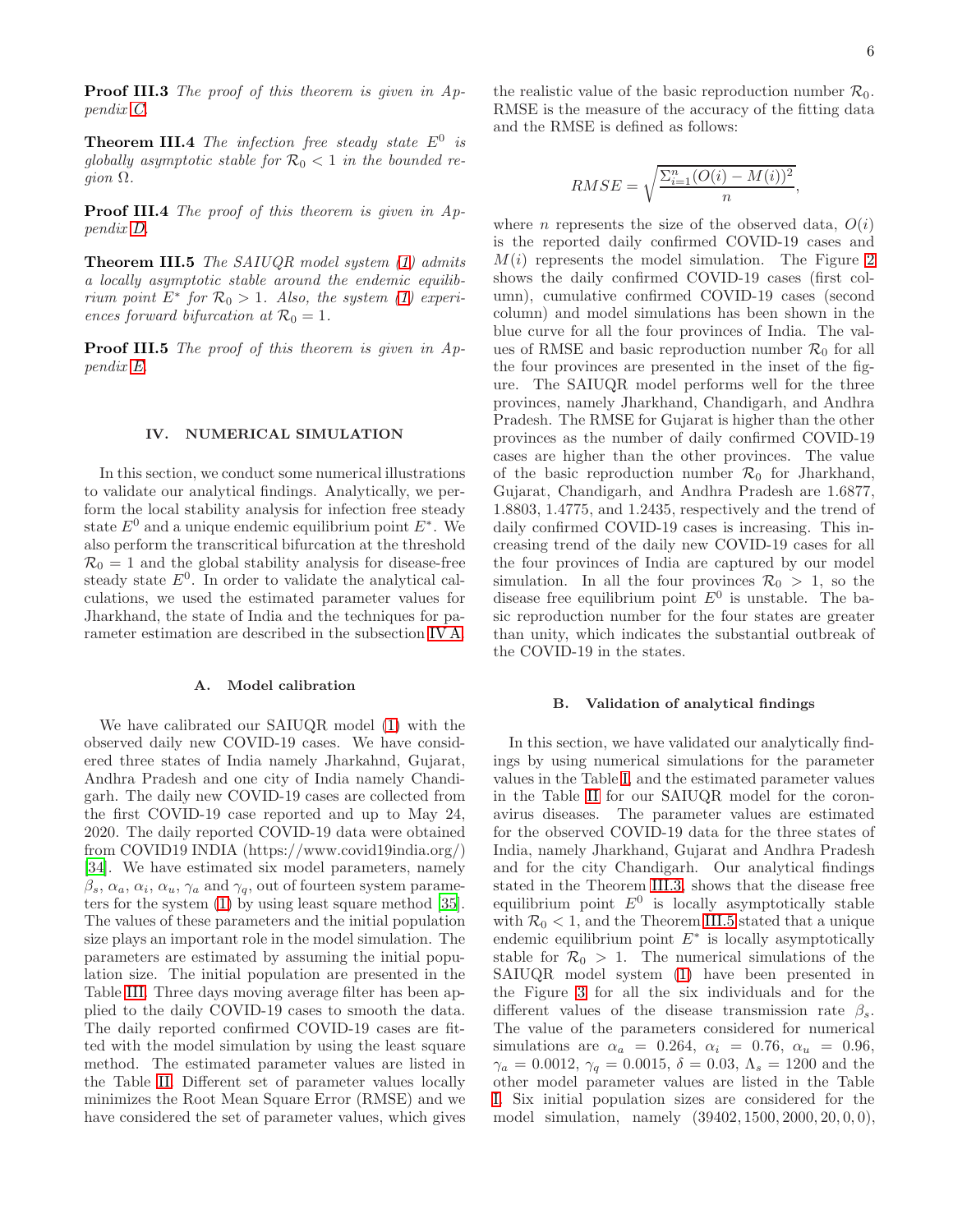TABLE I. Table of the biologically relevant parameter values and their description for the SAIUQR model system [\(1\)](#page-3-0).

<span id="page-6-0"></span>

| Symbol      | Biological interpretations                                                                    | Values & Source                               |
|-------------|-----------------------------------------------------------------------------------------------|-----------------------------------------------|
| $\Lambda_s$ | birth rate of the susceptible individuals                                                     | Table III                                     |
| $\beta_s$   | probability of the disease transmission coefficient                                           | Estimated                                     |
| $\alpha_a$  | modification factor for asymptomatic infected individuals                                     | Estimated                                     |
| $\alpha_i$  | modification factor for symptomatic infected individuals                                      | Estimated                                     |
| $\alpha_u$  | modification factor for unreported infected individuals                                       | Estimated                                     |
| $\rho_s$    | fraction of quarantine individuals that become susceptible individuals $0.5(0, 1)$ Fixed      |                                               |
| $\gamma_q$  | rate at which the quarantined individuals becomes susceptible Estimated<br>individuals        |                                               |
| $\delta$    | natural death rate of entire individuals                                                      | $0.1945 \times 10^{-4}$<br>$\lceil 18 \rceil$ |
| $\xi_a$     | rate at which the asymptomatic individuals become quarantined                                 | $0.07151$ [16]                                |
| $\gamma_a$  | rate of transition from the asymptomatic individuals to infected Estimated<br>individuals     |                                               |
| $\eta_a$    | average recovery rate of asymptomatic individuals                                             | $\frac{1}{7.48}$<br>$[16]$                    |
| $\theta$    | fraction of asymptomatic individuals that become reported infected $0.8(0, 1)$<br>individuals | Fixed                                         |
| $\eta_i$    | average recovery rate of reported symptomatic infected individuals                            | $\left[32\right]$<br>$\frac{1}{2}$            |
| $\eta_u$    | average recovery rate of unreported symptomatic infected individuals $\frac{1}{7}$            | $\left[32\right]$                             |

 $(31402, 1200, 1500, 16, 0, 0), \quad (25402, 900, 1000, 12, 0, 0),$  $(20402, 600, 500, 8, 0, 0),$   $(15402, 300, 100, 4, 0, 0)$  and  $(15000, 100, 50, 1, 0, 0)$ . The time series simulation have been displayed for  $\beta_s = 1.10$  (red curves in the Figure [3\)](#page-9-0) and  $\beta_s = 0.55$  (blue curves in the Figure [3\)](#page-9-0). The values of  $R_0$  are 1.2889 and 0.7030 for  $\beta_s = 1.10$  and  $\beta_s = 0.55$ , respectively. The blue curves in the Figure [3](#page-9-0) shows that the disease free equilibrium point  $E^0(40000, 0, 0, 0, 0, 0)$ is locally asymptotically stable as well as globally asymptotically stable with  $R_0 = 0.7030 < 1$ . Our SAIUQR model system [\(1\)](#page-3-0) converges to the endemic equilibrium point E<sup>∗</sup> (31035.0, 1146.0, 17.6, 1.6, 2601.5, 5198.4) for  $\beta_s = 1.10$  and  $R_0 = 1.2889 > 1$  (red curves), which has been displayed in the Figure [3.](#page-9-0) Hence, this numerical simulation verifies the analytical findings in Theorem [III.3](#page-4-1) and Theorem [III.5.](#page-5-1)

The Theorem [III.5](#page-5-1) states that the SAIUQR model system [\(1\)](#page-3-0) undergoes a transcritical bifurcation at the threshold  $\mathcal{R}_0 = 1$ . We have plotted the COVID-19 reported symptomatic individuals  $(I)$  in the  $(R_0, I)$  plane by gradually increasing the disease transmission rate  $\beta_s$ (see the Figure [4\)](#page-10-0). The model parameter values are  $\alpha_a$  = 0.264,  $\alpha_i$  = 0.76,  $\alpha_u$  = 0.96,  $\gamma_a$  = 0.0012,  $\gamma_q = 0.0015, \delta = 0.03, \Lambda_s = 1200$  and the other parameter values listed in the Table [I.](#page-6-0) We vary the disease transmission rate  $\beta_s$  from 0.67 to 1.10 and computed the basic reproduction number  $\mathcal{R}_0$  and the COVID-19 reported symptomatic individuals  $(I)$ . The numerically computed values are presented in the Figure [4,](#page-10-0) which clearly shows that the system [\(1\)](#page-3-0) experiences transcritical bifurcation at the threshold  $\mathcal{R}_0 = 1$ . The blue curve represents the stable endemic equilibrium point  $E^*$ , black

line represents the stable disease free equilibrium point  $E^0$  and the red line represents the unstable branch of the disease free equilibrium point  $E^0$ . Hence, the Figure [4](#page-10-0) shows that disease free equilibrium point  $E^0$  is stable for the reproduction number  $\mathcal{R}_0$  < 1 and an endemic equilibrium point  $E^*$  is stable for the reproduction number  $\mathcal{R}_0 > 1$ . From the biological point of view, it can be described that the model system [\(1\)](#page-3-0) will be free from COVID-19 for the reproduction number  $\mathcal{R}_0 < 1$  and the coronavirus diseases will spread throughout the people for  $\mathcal{R}_0 > 1$ .

Figure [5\(](#page-11-0)a) represents the reproduction number  $\mathcal{R}_0$ decreases as the recovery rate  $\eta_i$  of reported infected individuals increases and the reproduction number  $\mathcal{R}_0$ becomes less than one for  $\beta_s = 0.85$  and  $\beta_s = 0.76$ . This indicates that the disease free equilibrium point  $E^0$  switches the stability of the model system [\(1\)](#page-3-0) as  $\eta_i$  changes. But the reproduction number  $\mathcal{R}_0$  remains grater than one for the disease transmission rate  $\beta_s$  = 1.10 and  $\beta_s = 0.95$ , that is, for large  $\beta_s$  unique endemic equilibrium point remains locally asymptotically stable even if  $\eta_i$  changes. In terms of COVID-19 diseases this interprets that if the rate of recovery for infected individuals  $(\eta_i)$  be increased, which can be done by vaccines or specific therapeutics, the model system [\(1\)](#page-3-0) changes its stability to disease free equilibrium  $E^0$  from endemic equilibrium  $E^*$  but if the transmission of the disease  $(\beta_s)$ is high enough then by vaccines or specific therapeutics, the system [\(1\)](#page-3-0) can not change its stability from endemic equilibrium to disease free equilibrium.

Figure [5\(](#page-11-0)b) represents the reproduction number  $\mathcal{R}_0$ increases as  $\gamma_a$  (transition rate from asymptomatic in-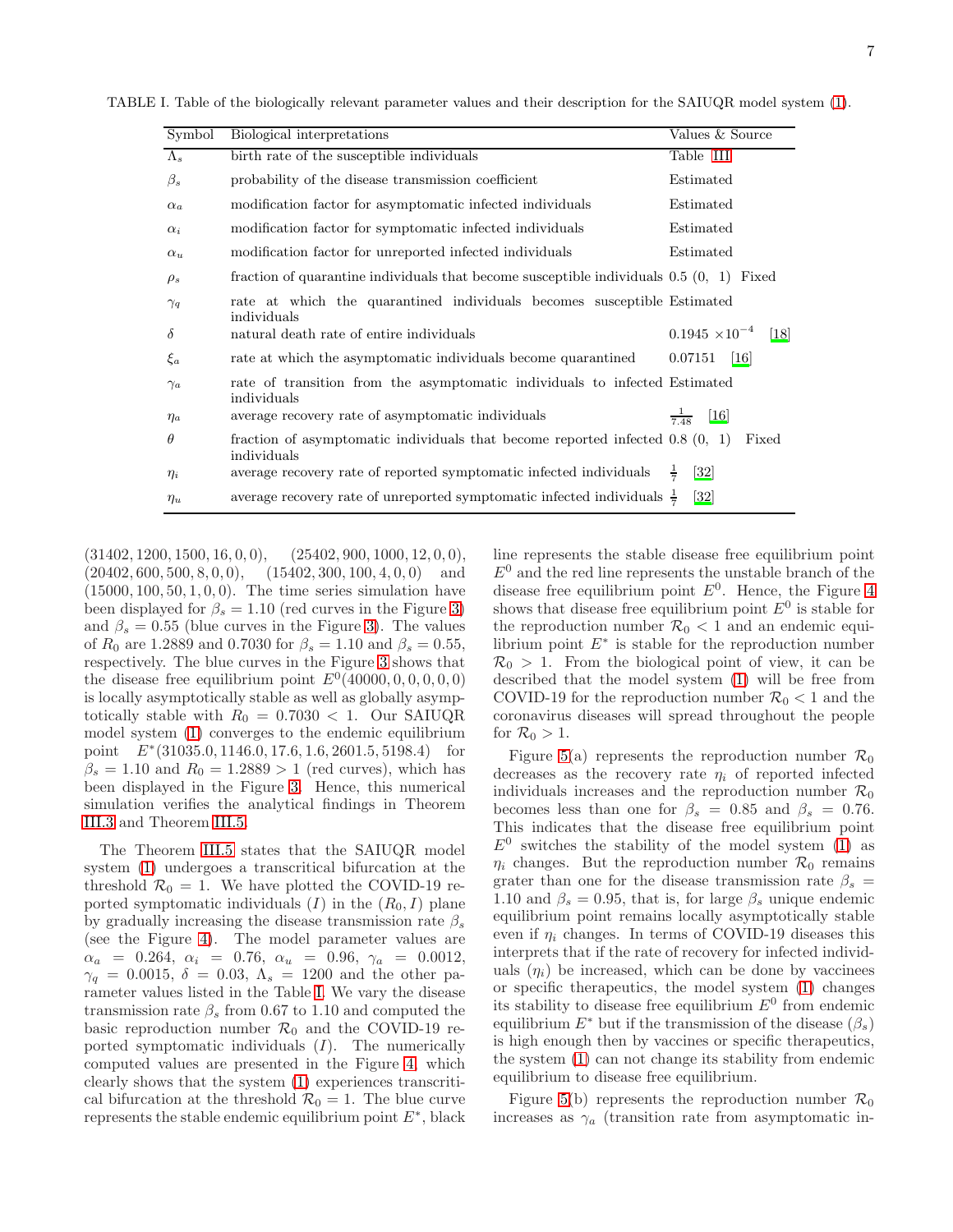

<span id="page-7-0"></span>FIG. 2. Model estimation based on the observed data. Model simulations fitted with the daily new cases and the cumulative confirmed cases of COVID-19 for four provinces of India, namely Jharkhand, Gujarat, Chandigarh, and Andhra Pradesh. Observed data points are shown in the red circle while the blue curve represents the best fitting curve for the SAIUQR model. The first column represents the daily new cases and the second column represents the cumulative confirmed cases of COVID-19. The estimated parameter values are listed in the Table [II](#page-8-1) and other parameter values are listed in the Table [I.](#page-6-0) The initial values used for this parameter values are presented in the Table [III.](#page-8-0) The RMSE and the value of  $R_0$  for each provinces are mentioned in the inset.

dividuals to symptomatic individuals) increases but the reproduction number  $\mathcal{R}_0$  remains less than one for the disease transmission rate  $\beta_s = 0.55$  and  $\beta_s = 0.45$ . For  $\beta_s = 0.66$  and  $\beta_s = 0.76$ , the basic reproduction number  $\mathcal{R}_0$  becomes grater than one and the SAIUQR model system [\(1\)](#page-3-0) loses the stability of disease free equilibrium point  $E^0$ . Thus, to flatten the COVID-19 curve in any of the four provinces of India, reduction of the transmission of the COVID-19 disease is utmost priority even if the recovery rate increased by medication. Biologically it

means that to mitigate the COVID-19 diseases, the people must have to maintain the social distancing, contact tracing by avoiding the mass gathering.

The predictive competency for the SAIUQR model system [\(1\)](#page-3-0) requires valid estimation of the system parameters  $\gamma_a$  (rate of transition from asymptomatic to symptomatic infected individuals),  $\gamma_q$  (the rate that the quarantine become susceptible),  $\theta$  (fraction of asymptomatic infectious that become reported symptomatic infectious),  $\xi_a$  (rate at which asymptomatic individuals become quar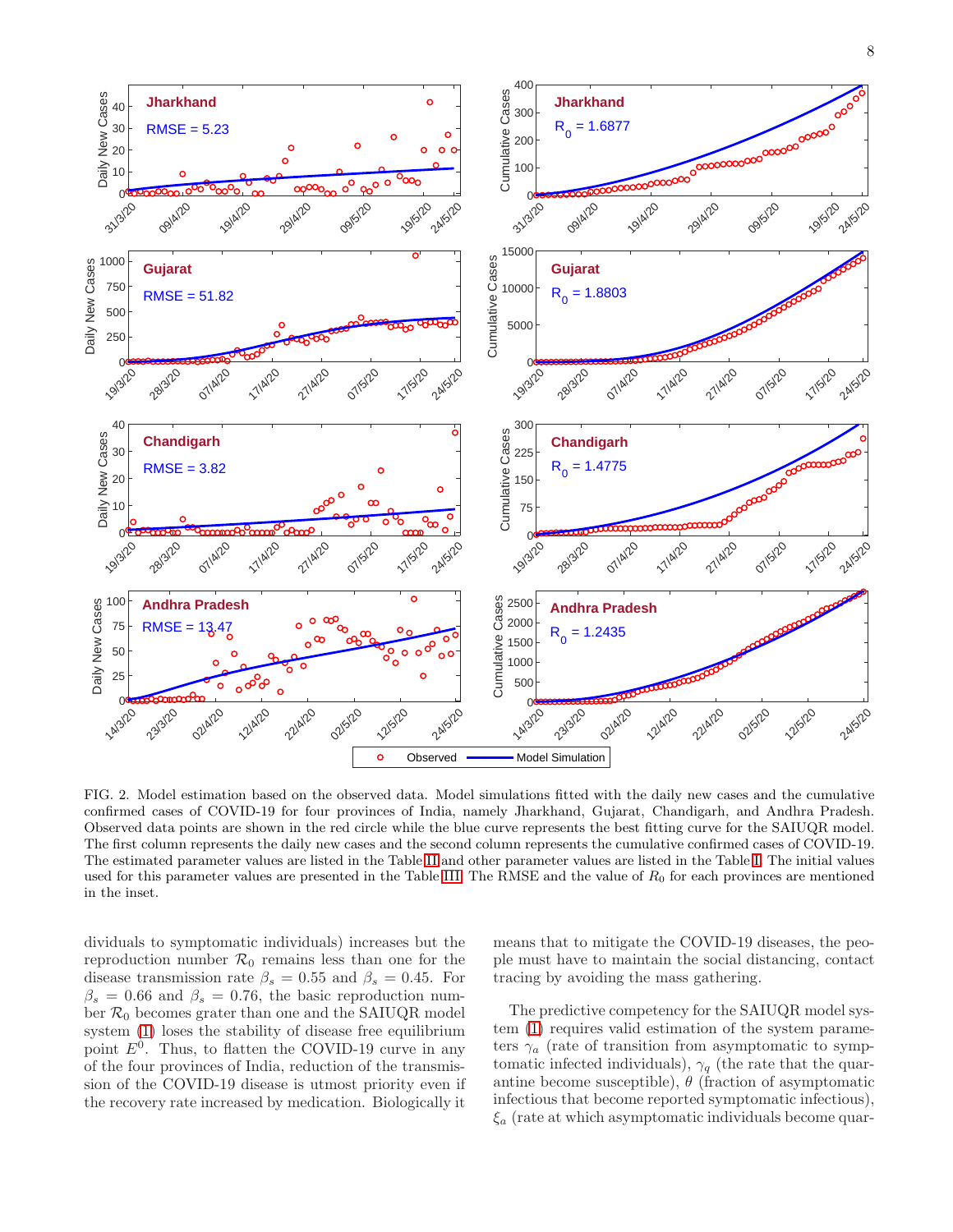antined). In the Figure  $6(a)$  $6(a)$ , we plot the reproduction number  $\mathcal{R}_0$  as a function of  $\xi_a$  and  $\gamma_q$  for the parameter values in the Table [I](#page-6-0) and estimated parameters for the state Jharkhand, to encapsulate the significance of these values in the evolution of COVID-19 outbreak. From the Figure  $6(a)$  $6(a)$ , it can be observed that the parameters have a little influence on the outbreak of the coronavirus diseases as the parameters  $\xi_a$  and  $\gamma_q$  has a little contribution for the reproduction number  $\mathcal{R}_0$ . In the Figure [6\(](#page-11-1)b), we plot the reproduction number  $\mathcal{R}_0$  as a function of  $\theta$  and  $\gamma_a$  for the parameter values in the Table [I](#page-6-0) and estimated parameters for the state Jharkhand, to encapsulate the significance of these values in the evolution of COVID-19 outbreak. The Figure [6\(](#page-11-1)b) shows that the parameters  $\theta$  and  $\gamma_a$  are more influential in increasing the reproduction number  $\mathcal{R}_0$ . Thus, to control the outbreak of COVID-19, we must control the parameters  $\theta$  and  $\gamma_a$ . The correctness of these values rely on the input of medical and biological epidemiologists. Thus, the fraction  $\theta$  of reported symptomatic infected individuals may be substantially increased by public health reporting measures, with greater efforts to recognize all the present cases. Our model simulation reveals the effect of an increase in this fraction  $\theta$  in the value of the reproduction number  $\mathcal{R}_0$ , as evident in the Figure [6\(](#page-11-1)b), for the COVID-19 epidemic in the four sates of India.

### C. Short-term prediction

Mathematical modeling of infectious diseases can provide short-term and long-term prediction of the pandemic [\[16,](#page-16-17) [18,](#page-16-16) [20](#page-16-10), [32\]](#page-17-6). Due to absence of any licensed vaccines or specific therapeutics, forecasting is of utmost importance for strategies to control and prevention of the diseases with limited resources. It should be noted that here we can predict the epidemiological traits of SARS-CoV-2 or COVID-19 for short-term only as the Governmental strategies can be altered time to time resulting in the corresponding changes in the associated parameters of the proposed SAIUQR model. Also, it is true that the scientists are working for drugs and/or effective vaccines against COVID-19 and the presence of such pharmaceutical interventions will substantially change the outcomes [\[36\]](#page-17-10). Thus, in this study we performed a short-term prediction for our SAIUQR model system [\(1\)](#page-3-0) using the parameter values in the Table [I](#page-6-0) and the estimated parameter values in the Table [II.](#page-8-1) Using the observed data up to May 24, 2020, a short-term prediction (for 20 days) has been done for daily new COVID-19 cases (first column) and cumulative confirmed cases (second column) are presented in the Figure [7.](#page-12-1) The black dot-dashed curve represents the short-term prediction of our SAIUQR model from May 25, 2020 to June 13, 2020. Red shaded region is the standard deviation band of our SAIUQR model simulated curve. The standard deviations are computed from the model simulation based on the estimated data. In each of four states, we plot the standard deviation

bands at a standard deviation level above and below the model simulation for different days. Standard deviation band gives an estimation of the deviation of the actual model data. The trend of the predicted daily COVID-19 cases is increasing for all the four provinces of India. Prediction of the SAIUQR model should be regarded as an estimation of the daily infected population and cumulative confirmed cases of the four states of India. From the SAIUQR model simulation, we can predict that the estimated daily new reported COVID-19 cases on June 13, 2020 will be approximately 15, 454, 12, and 96 in Jharkhand, Gujarat, Chandigarh, and Andhra Pradesh, respectively (see the left column of the Figure [7\)](#page-12-1). Our SAIUQR model simulation predict that the confirmed cumulative number of cases on June 13, 2020 will be approximately 661, 23955, 514, and 4487 in Jharkhand, Gujarat, Chandigarh, and Andhra Pradesh, respectively (see the right column of the Figure [7\)](#page-12-1).

<span id="page-8-1"></span>TABLE II. The SAIUQR model parameter values estimated from the observed daily new COVID-19 cases for four provinces of India, namely Jharkhand, Gujarat, Chandigarh and Andhra Pradesh. Six important parameters  $\beta_s$ ,  $\alpha_a$ ,  $\alpha_i$ ,  $\alpha_u$ ,  $\gamma_a$  and  $\gamma_q$  are estimated among fourteen system parameters.

| Provinces                                             | $\alpha_a$ | $\alpha_i$ | $\alpha_{u}$ | $\gamma_a$                             | $\gamma_q$ |
|-------------------------------------------------------|------------|------------|--------------|----------------------------------------|------------|
| Jharkhand                                             |            |            |              | 0.760 0.264 0.760 0.9600 0.0012 0.0015 |            |
| Gujarat                                               |            |            |              | 1.006 0.342 0.168 0.1308 0.0004 0.0046 |            |
| Chandigarh                                            |            |            |              | 0.750 0.294 0.444 0.4600 0.0010 0.0011 |            |
| Andhra Pradesh 0.431 0.419 0.688 0.7100 0.0006 0.0280 |            |            |              |                                        |            |

<span id="page-8-0"></span>TABLE III. Initial population size and the values of  $\Lambda_s$  used in numerical simulations for four different provinces of India, namely Jharkhand, Gujarat, Chandigarh, and Andhra Pradesh.

| Provinces                |               | A(0) |     | $Q(0)$ $\overline{I(0) U(0) R(0)} \Lambda_s$ |      |
|--------------------------|---------------|------|-----|----------------------------------------------|------|
| Jharkhand                | 39402 575     |      | -19 |                                              | 1200 |
| Gujarat                  | 85402 1525 27 |      |     |                                              | 1300 |
| Chandigarh               | 20402 275     |      | 10  |                                              | 1200 |
| Andhra Pradesh 75401 355 |               |      | 12  |                                              | 970  |

### V. DISCUSSION AND CONCLUSION

The SARS-CoV-2 pandemic in India is a potential menace throughout the country due to its exponential growth. Everyday the new cases are reported around 5-6 thousands and more than that from different states and territories of India, which is an alarming situation as with the second most populated country worldwide [\[34](#page-17-8)]. Due to absence of any licensed vaccine, therapeutics or treatment and with a peculiar epidemiological traits of SARS-CoV-2, one would depend on the qualitative control of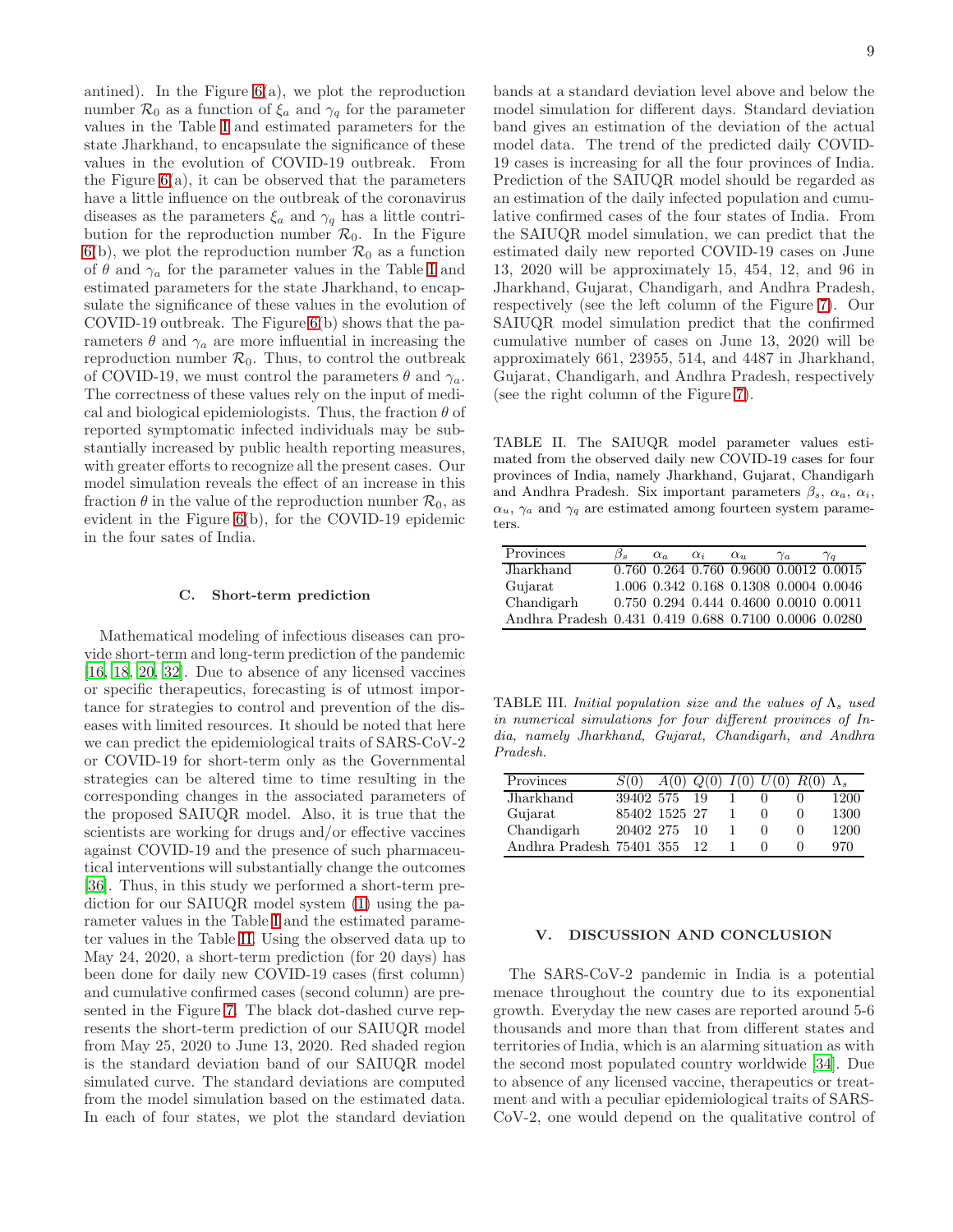

<span id="page-9-0"></span>FIG. 3. Stability of the SAIUQR model system [\(1\)](#page-3-0) around the disease free equilibrium point  $E^0$  and an unique endemic equilibrium point E<sup>\*</sup>. The values of the estimated parameters are  $\alpha_a = 0.264$ ,  $\alpha_i = 0.76$ ,  $\alpha_u = 0.96$ ,  $\gamma_a = 0.0012$ ,  $\gamma_q = 0.0015$ ,  $\delta = 0.03$ ,  $\Lambda_s = 1200$  and other parameter values are listed in the Table [I.](#page-6-0) Initial population sizes are  $(39402, 1500, 2000, 20, 0, 0)$ , (31402, 1200, 1500, 16, 0, 0), (25402, 900, 1000, 12, 0, 0), (20402, 600, 500, 8, 0, 0), (15402, 300, 100, 4, 0, 0), (15000, 100, 50, 1, 0, 0). Time series solution for  $\beta_s = 1.10$  (red curves) and  $\beta_s = 0.55$  (blue curves). The values of  $\mathcal{R}_0$  are 1.2889 and 0.7030 for  $\beta_s = 1.10$  and  $\beta_s = 0.55$ , respectively. Disease free equilibrium point  $E^0$  is locally asymptotically stable when  $\mathcal{R}_0 < 1$  (blue curves) and the endemic equilibrium point  $E^*$  is locally asymptotically stable when  $\mathcal{R}_0 > 1$  (red curves).

the diseases rather than complete elimination. During this period of an epidemic when person-to-person transmission is confirmed and the reported cases of SARS-CoV-2 viruses are rising throughout the globe, prediction is of utmost priority for health care planning and to manage the virus with limited resource. Furthermore, mathematical modeling can be a powerful tool in designing strategies to manage exponentially spreading coronavirus diseases in absence of any antivirals or diagnostic test.

In this study, we proposed and analyzed a new compartmental mathematical model for SARS-CoV-2 viruses to forecast and control the outbreak. In the model formulation, we incorporate the transmission variability of asymptomatic and unreported symptomatic individuals.

We also incorporate the symptomatic infected populations who are reported by the public health services. We assume that reported infected individuals will nolonger associated into the infection as they are isolated and move to the hospitals or Intensive Care Unit (ICU). In our model, we incorporate the constant transmission rate in the early exponential growth phase of the SARS-CoV-2 diseases as identified in [\[18](#page-16-16), [29](#page-17-3)]. We model the role of the Govt. imposed restrictions for the public in India, beginning on March 25, 2020, as a time-dependent decaying transmission rate after March 25, 2020. But, due to less stringent lockdown exponentially increasing the disease transmission rate, we are able to fit with increasing accuracy, our model simulations to the Indian reported cases data up to May 24, 2020.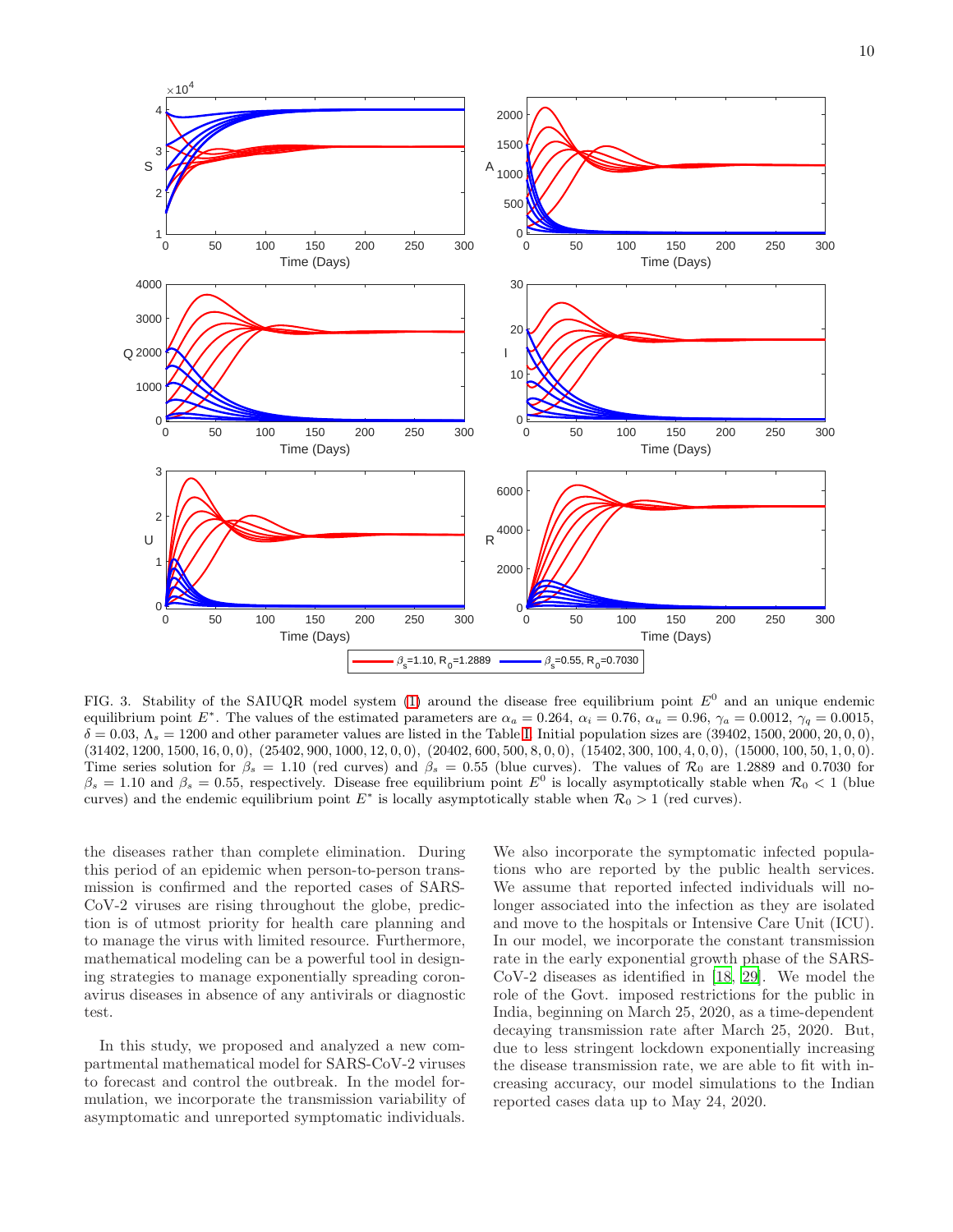

<span id="page-10-0"></span>FIG. 4. The figure represents the transcritical bifurcation diagram of the SAIUQR model system [\(1\)](#page-3-0) with respect to the basic reproduction number  $\mathcal{R}_0$ . The parameter values are  $\alpha_a = 0.264, \ \alpha_i = 0.76, \ \alpha_u = 0.96, \ \gamma_a = 0.0012, \ \gamma_q = 0.0015,$  $\delta = 0.03, \Lambda_s = 1200$  and other parameters as listed in the Table [I.](#page-6-0) Stability of the SAIUQR system [\(1\)](#page-3-0) exchange at the threshold  $\mathcal{R}_0 = 1$ .

We fit our SAIUQR model for the daily confirmed cases and cumulative confirmed cases of the four different provinces of India, namely Jharkhand, Andhra Pradesh, Chandigarh, and Gujarat with data up to May 24, 2020. The estimated model parameters for different states of India are given in the Table [II](#page-8-1) and the corresponding initial population size are listed in the Table [III.](#page-8-0) It can be observed that the basic reproduction number for four different provinces of India, namely Jharkhand, Andhra Pradesh, Chandigarh, and Gujarat are 1.6877, 1.2435, 1.4775, and 1.8830, respectively, which demonstrates the disease transmission rate is quite high that basically indicates the substantial outbreak of the COVID-19 diseases. This higher value of reproduction number  $\mathcal{R}_0$  captures the outbreak of COVID-19 phenomena in India. Based on the estimated parameter values our model simulation suggest that the rate of disease transmission need to be controlled, otherwise India will enter in stage-3 of SARS-CoV-2 disease transmission within in a short period of time.

Based on the estimated model parameters we have validated our detailed analytical findings. Our proposed SAIUQR model has two biologically feasible singular points, namely infection free steady state  $E^0$  and a unique endemic steady state  $E^*$  and they become locally asymptotically stable for  $\mathcal{R}_0 < 1$  and  $\mathcal{R}_0 > 1$ , respectively. Analytically, we have shown that the infection free steady state  $E^0$  of the SAIUQR model [\(1\)](#page-3-0) is globally asymptotically stable for  $\mathcal{R}_0$  < 1. We also showed that the SAIUQR model [\(1\)](#page-3-0) experiences transcritical bifurcation at the threshold parameter  $\mathcal{R}_0 = 1$ , which has been shown in the Figure [4.](#page-10-0) The Figure [3](#page-9-0) (blue curves) and the Figure [3](#page-9-0) (red curves) represents the local asymptotic stability as well as global asymptotic stability of the infection free steady state  $E^0$  for  $\mathcal{R}_0 < 1$  and endemic steady state  $E^*$  for  $\mathcal{R}_0 > 1$ , respectively.

The calibrated model then utilized for short-term predictions in the four different states of India. Our SAIUQR model performs well in case of all the four provinces of India, namely Jharkahnd, Chandigarh, Gujarat, and Andhra Pradesh for daily confirmed cases and cumulative confirmed cases. Albeit, the increasing (or exponential) pattern of daily new cases and cumulative confirmed cases of SARS-CoV-2 is well captured by our proposed model for all the four states of India, which has been shown in the Figure [2.](#page-7-0) Our model simulation showed a short-term prediction for 20 days (from May 25, 2020 to June 13, 2020) for daily confirmed cases and cumulative confirmed cases of the four provinces of India. The short-term prediction for the four provinces of India will demonstrates the increasing pattern of the daily and cumulative cases in the near future (see the Figure [7\)](#page-12-1). From the simulation, our model predict that on June 13, 2020 the daily confirmed cases of COVID-19 of the four provinces of India, namely Jharkhand, Gujarat, Chandigarh, and Andhra Pradesh will be 15, 454, 12, and 96, respectively (see the left column of the Figure [7\)](#page-12-1). Similarly, from the simulation, our model predict that on June 13, 2020 the cumulative confirmed cases of COVID-19 of the four provinces of India, namely Jharkhand, Gujarat, Chandigarh, and Andhra Pradesh will be 661, 23955, 514, and 4487, respectively (see the right column of the Figure [7\)](#page-12-1).

It is worthy to mention that the scientists or clinicians are working for effective vaccine or therapeutics to eradicate and/or control the outbreak of SARS-CoV-2 diseases and the existence of such pharmaceutical interventions will substantially change the outcomes [\[36,](#page-17-10) [37\]](#page-17-11). Thus, in this study, we are mainly focusing on shortterm predictions for the COVID-19 pandemic and subsequently there would be a very little chance to alter in corresponding parametric space. But the framework of our present compartmental model provides some significant insights into the dynamics and forecasting of the spread and control of COVID-19. Moreover, our model simulation suggest that the quarantine, reported and unreported symptomatic individuals as well as government intervention polices like media effect, lockdown and social distancing can play a key role in mitigating the transmission of COVID-19.

## ACKNOWLEDGMENTS

This study is supported by Science and Engineering Research Board (SERB) (File No. ECR/ 2017/000234), Department of Science & Technology, Government of India. The authors are thankful to the anonymous reviewers for their careful reading and constructive suggestions/comments which helped in better exposition of the manuscript.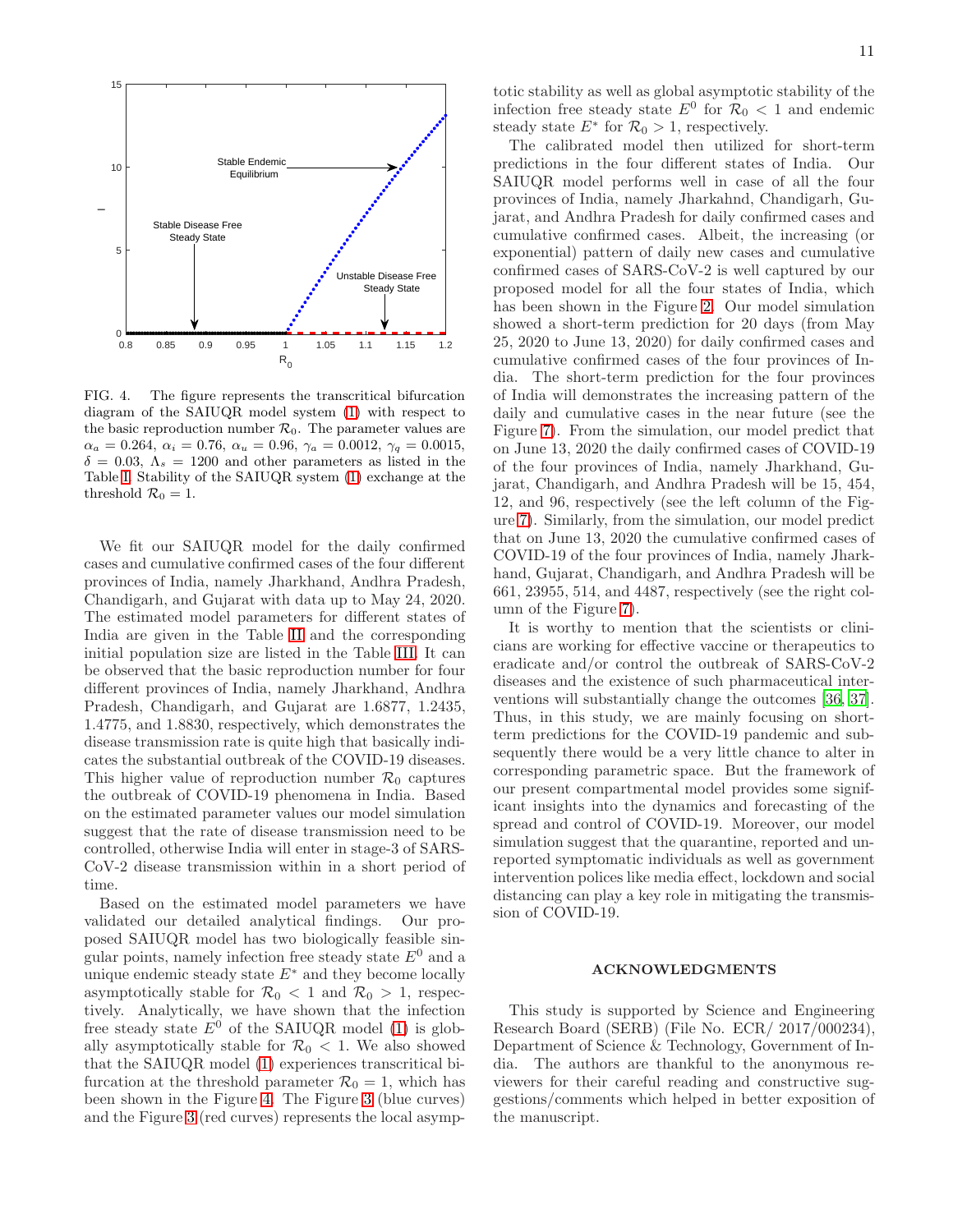

<span id="page-11-0"></span>FIG. 5. The figures represents the basic reproduction number  $\mathcal{R}_0$  in terms of (a)  $\eta_i$  (rate of recovery for infected individuals) and (b)  $\gamma_a$  (rate at which asymptomatic individuals develops detected symptomatic infected individuals). Green shaded region indicates  $\mathcal{R}_0 < 1$  whereas the pink shaded region indicates  $\mathcal{R}_0 > 1$ . The parameter values are  $\alpha_a = 0.264$ ,  $\alpha_i = 0.76$ ,  $\alpha_u = 0.96$ ,  $\gamma_a = 0.0012$ ,  $\gamma_q = 0.0015$ ,  $\delta = 0.03$ ,  $\Lambda_s = 1200$  and the other parameter values are listed in the Table [I.](#page-6-0)



<span id="page-11-1"></span>FIG. 6. The figures represents the surface plot of the basic reproduction number  $\mathcal{R}_0$  in (a)  $(\gamma_q, \xi_a)$ -plane and (b)  $(\gamma_a, \theta)$ -plane. Red shading plane indicates  $\mathcal{R}_0 = 1$ . The parameter values for the sub-figure (a):  $\beta_s = 0.76$ ,  $\alpha_a = 0.264$ ,  $\alpha_i = 0.76$ ,  $\alpha_u = 0.96$ ,  $\gamma_a = 0.0012, \delta = 0.03, \Lambda_s = 1200$  and for the sub-figure (b):  $\beta_s = 0.76, \alpha_a = 0.264, \alpha_i = 0.76, \alpha_u = 0.96, \gamma_q = 0.0015, \delta = 0.03,$  $\Lambda_s = 1200$  and the other parameter values are listed in the Table [I.](#page-6-0)

## DATA AVAILABILITY

## AUTHOR CONTRIBUTIONS STATEMENT

All the data used in this work has been obtained from official sources [\[34\]](#page-17-8). All data supporting the findings of this study are in the paper and available from the corresponding author on request.

Subhas Khajanchi and Kankan Sarkar designed and performed the research as well as wrote the paper.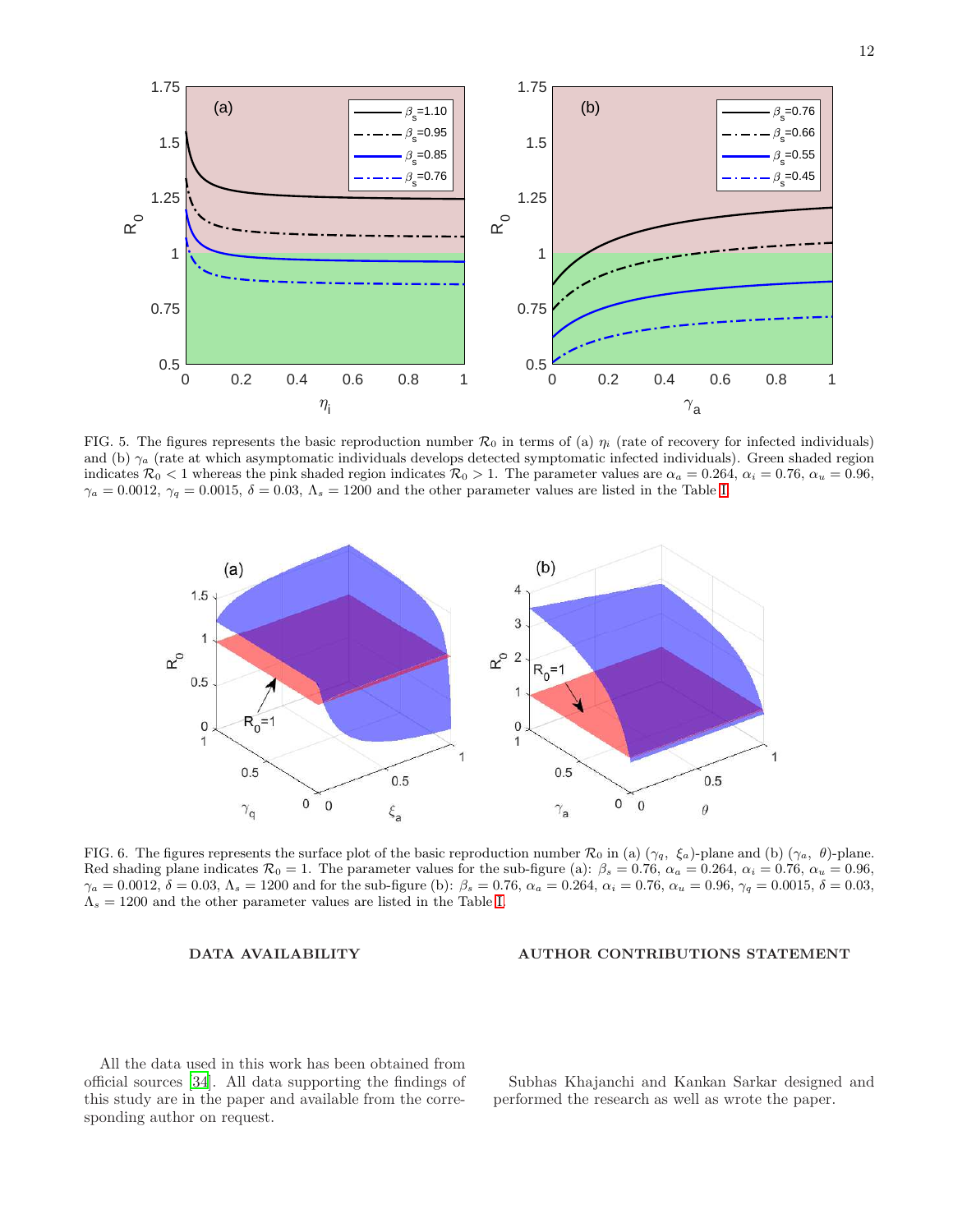

<span id="page-12-1"></span>FIG. 7. The figure represents the short-term prediction of the daily new COVID-19 cases (first column) and the cumulative confirmed cases (second column) for the three states of India namely Jharkhand, Gujarat, Andhra Pradesh and one city of India namely Chandigarh. The black dot-dashed curve represents the prediction from May 25, 2020 to June 13, 2020 (20 days). The red shaded region is the standard deviation band of the SAIUQR model simulated curve.

## COMPETING INTERESTS

The authors declare that they have no conflict of interest.

### <span id="page-12-0"></span>Appendix A: Proof of Theorem [III.1](#page-3-2)

**Proof.** To prove the positivity of the system  $(1)$ , we show that any solution initiating from the non-negative octant  $\mathbb{R}^6_+$  remains positive for all  $t > 0$ . In order to do this, we have to prove that on each hyperplane bounding the non-negative octant the vector field points into  $\mathbb{R}^6_+$ .

For our system [\(1\)](#page-3-0), we observe that

$$
\begin{aligned}\n\left. \frac{dS}{dt} \right|_{S=0} &= \Lambda_s + \rho_s \gamma_q Q \ge 0, \\
\left. \frac{dA}{dt} \right|_{A=0} &= \beta_s S \left( \alpha_i \frac{I}{N} + \alpha_u \frac{U}{N} \right) \ge 0, \\
\left. \frac{dI}{dt} \right|_{I=0} &= \theta \gamma_a A + (1 - \rho_s) \gamma_q Q \ge 0, \\
\left. \frac{dU}{dt} \right|_{U=0} &= (1 - \theta) \gamma_a A \ge 0, \\
\left. \frac{dQ}{dt} \right|_{Q=0} &= \xi_a A \ge 0, \\
\left. \frac{dR}{dt} \right|_{R=0} &= \eta_u U + \eta_i I + \eta_a A \ge 0.\n\end{aligned}
$$

Therefore, the positivity of the solutions starting in the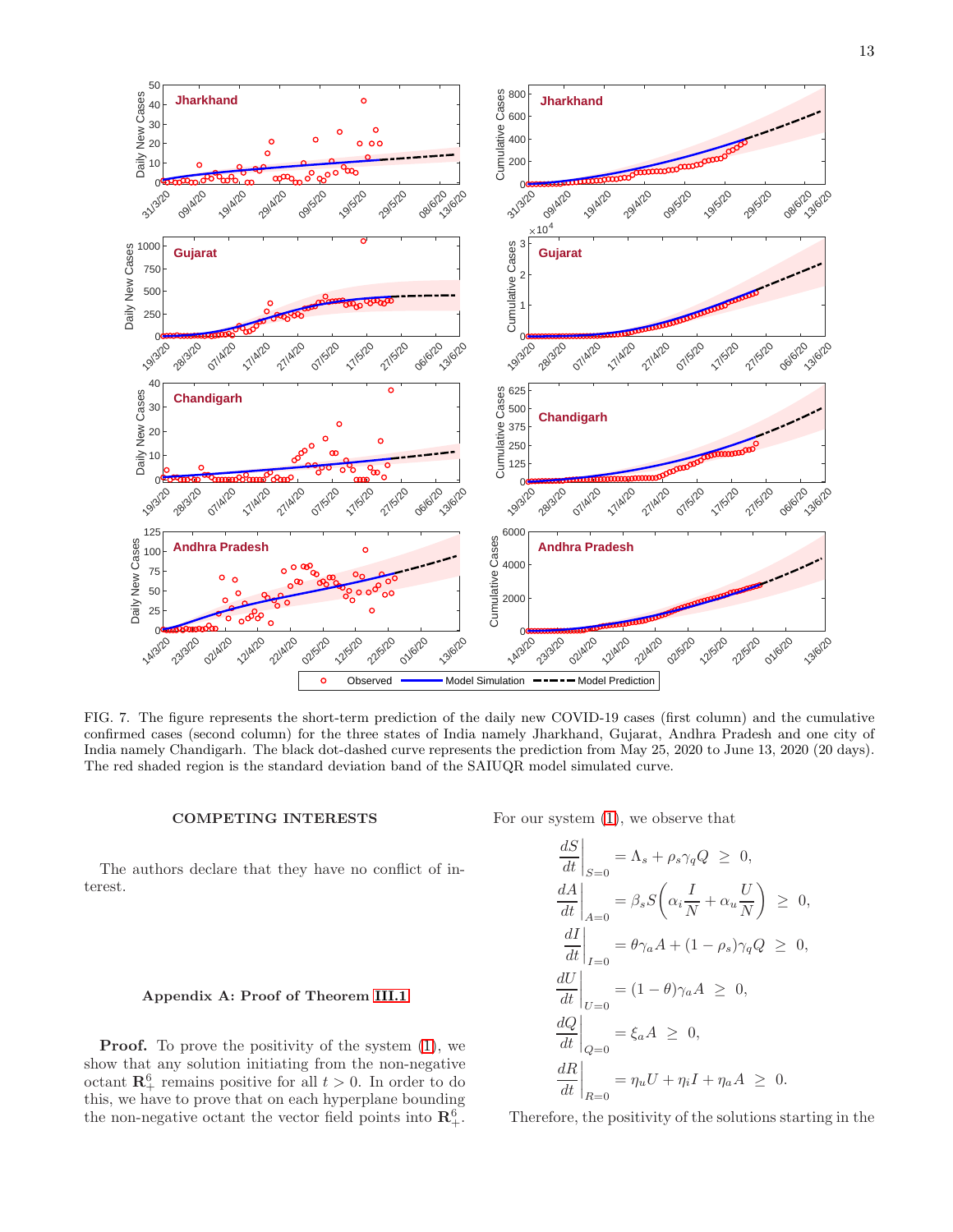interior of  $\mathbb{R}^6_+$  is assured.  $\mathbb{R}^6_+$  is positively invariant set of the SAIUQR model system [\(1\)](#page-3-0).

## <span id="page-13-0"></span>Appendix B: Proof of Theorem [III.2](#page-3-3)

Proof. To prove the boundedness of the SAIUQR system [\(1\)](#page-3-0), we add all the model equations, which gives  $N = S + A + I + U + Q + R$ . Taking the differentiation gives

$$
\frac{dN}{dt} = \Lambda_s - \delta N,
$$

which gives

$$
\limsup_{t \to \infty} N(t) \le \frac{\Lambda_s}{\delta}.
$$

Without any loss of generality, we can assume that  $\limsup_{t\to\infty} S(t) \leq \frac{\Lambda_s}{\delta}, \limsup_{t\to\infty} A(t) \leq$ 

 $J_{E^0} =$ 

$$
\frac{\Lambda_s}{\delta}, \limsup_{t \to \infty} I(t) \leq \frac{\Lambda_s}{\delta}, \limsup_{t \to \infty} U(t) \leq \frac{\Lambda_s}{\delta},
$$
  
 
$$
\limsup_{t \to \infty} Q(t) \leq \frac{\Lambda_s}{\delta}, \text{ and } \limsup_{t \to \infty} R(t) \leq \frac{\Lambda_s}{\delta}.
$$
 Thus, we have a bounded set

$$
\Omega = \left\{ (S, A, I, U, Q, R) \in \mathbf{R}_{+}^{6} : 0 \leq S, A, I, U, Q, R \leq \frac{\Lambda_{s}}{\delta} \right\},\
$$

which is also a positively invariant set with respect to the SAIUQR model [\(1\)](#page-3-0). Thus, any solution trajectory starting from an interior point of  $\mathbb{R}^6_+$  ultimately enter into the region  $\Omega$  and remains there for all finite time. This results indicates that none of the individuals grow unboundedly or exponentially for a finite time window.

## <span id="page-13-1"></span>Appendix C: Proof of Theorem [III.3](#page-4-1)

Proof. The variational matrix around the infection free steady state  $E^0$  for the SAIUQR model system [\(1\)](#page-3-0) is given by

Denote the above expression as the following:

 $\left( \right)$ 

 $\overline{\phantom{a}}$ .

$$
\left(\begin{matrix} -\delta & -\beta_s \alpha_a & -\beta_s \alpha_i & -\beta_s \alpha_u & \rho_s \gamma_q & 0 \\ 0 & \beta_s \alpha_a - (\xi_a + \gamma_a + \eta_a + \delta) & \beta_s \alpha_i & \beta_s \alpha_u & 0 & 0 \\ 0 & \theta \gamma_a & -(\eta_i + \delta) & 0 & (1 - \rho_s) \gamma_q & 0 \\ 0 & (1 - \theta) \gamma_a & 0 & -(\eta_u + \delta) & 0 & 0 \\ 0 & \xi_a & 0 & 0 & -(\gamma_q + \delta) & 0 \\ 0 & \eta_a & \eta_i & \eta_u & 0 & -\delta \end{matrix}\right)
$$

Г

The above Jacobian matrix  $J_{E^0}$  has two repeated eigenvalues which are  $-\delta$ , while the other four eigenvalues are the roots of the following characteristics equation  $|J_{E^0} - \lambda I| = 0,$ 

$$
(\xi_a + \gamma_a + \eta_a + \delta + \lambda)(\eta_i + \delta + \lambda)(\eta_u + \delta + \lambda)(\gamma_q + \delta + \lambda)
$$
  
\n
$$
- \beta_s \alpha_a (\eta_i + \delta + \lambda)(\eta_u + \delta + \lambda)(\gamma_q + \delta + \lambda)
$$
  
\n
$$
- \theta \gamma_a \beta_s \alpha_i (\eta_u + \delta + \lambda)(\gamma_q + \delta + \lambda)
$$
  
\n
$$
- (1 - \theta) \gamma_a \beta_s \alpha_u (\eta_i + \delta + \lambda)(\gamma_q + \delta + \lambda)
$$
  
\n
$$
- (1 - \rho_s) \gamma_q \xi_a \beta_s \alpha_i (\eta_u + \delta + \lambda) = 0,
$$

which can be rewritten in the following form:

$$
\frac{\beta_s \alpha_a}{\xi_a + \gamma_a + \eta_a + \delta + \lambda} + \frac{\theta \gamma_a \beta_s \alpha_i}{(\xi_a + \gamma_a + \eta_a + \delta + \lambda)(\eta_i + \delta + \lambda)} \n+ \frac{(1 - \theta) \gamma_a \beta_s \alpha_u}{(\xi_a + \gamma_a + \eta_a + \delta + \lambda)(\eta_u + \delta + \lambda)} \n+ \frac{(1 - \rho_s) \gamma_q \xi_a \beta_s \alpha_i}{(\xi_a + \gamma_a + \eta_a + \delta + \lambda)(\eta_i + \delta + \lambda)(\gamma_q + \delta + \lambda)} = 1.
$$

$$
m_1(\lambda) = \frac{\beta_s \alpha_a}{\xi_a + \gamma_a + \eta_a + \delta + \lambda} + \frac{\theta \gamma_a \beta_s \alpha_i}{(\xi_a + \gamma_a + \eta_a + \delta + \lambda)(\eta_i + \delta + \lambda)} + \frac{(1 - \theta)\gamma_a \beta_s \alpha_u}{(\xi_a + \gamma_a + \eta_a + \delta + \lambda)(\eta_u + \delta + \lambda)} + \frac{(1 - \rho_s)\gamma_q \xi_a \beta_s \alpha_i}{(\xi_a + \gamma_a + \eta_a + \delta + \lambda)(\eta_i + \delta + \lambda)(\gamma_q + \delta + \lambda)}, = m_{11}(\lambda) + m_{22}(\lambda) + m_{33}(\lambda) + m_{44}(\lambda)
$$
 (say).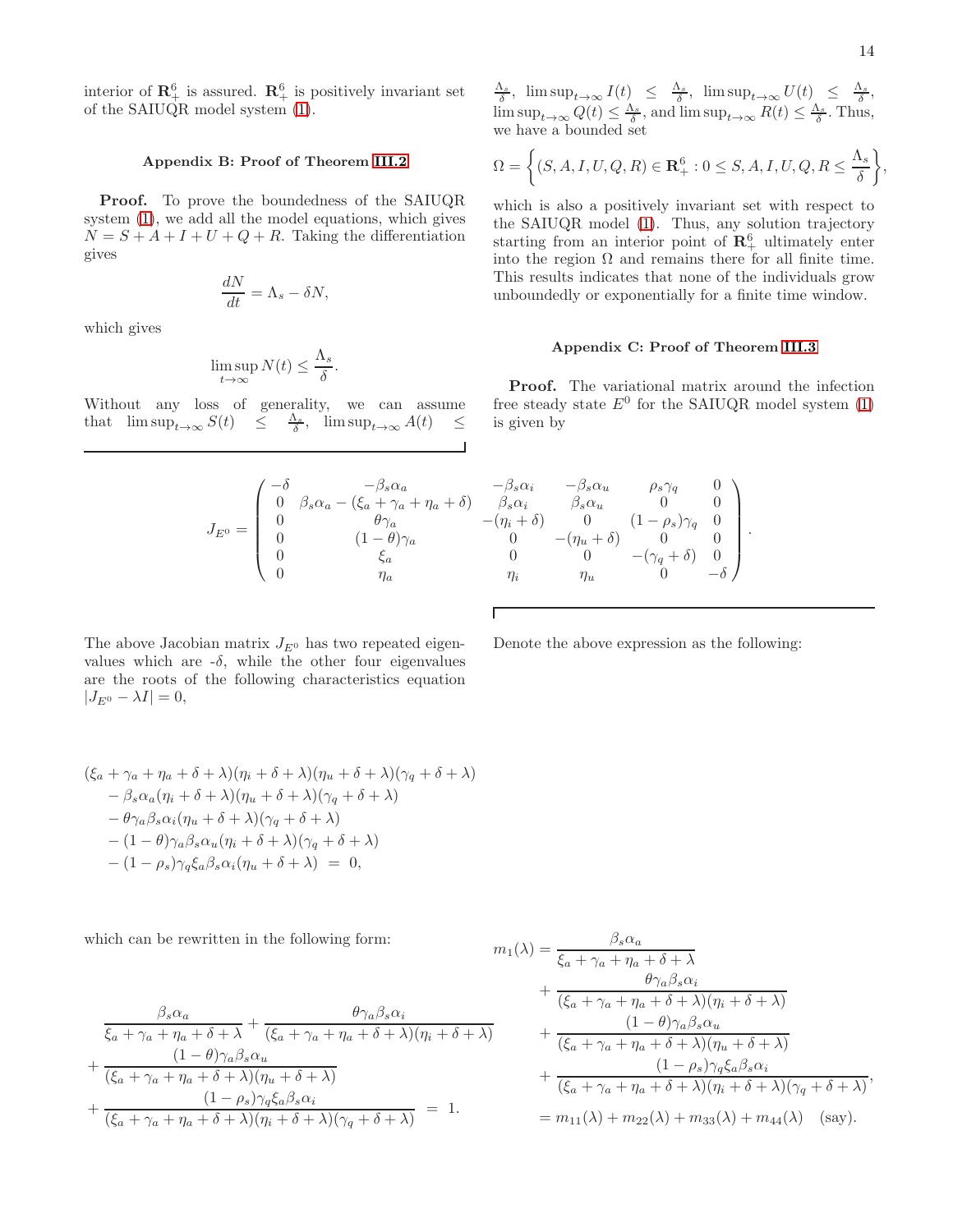Substitute  $\lambda = x + iy$ , and we know that  $Re(\lambda) \geq 0$ , then the above expression leads to

$$
|m_{11}(\lambda)| \leq \frac{\beta_s \alpha_a}{|\xi_a + \gamma_a + \eta_a + \delta + \lambda|} \leq m_{11}(x)
$$
  
\n
$$
\leq m_{11}(0),
$$
  
\n
$$
|m_{22}(\lambda)| \leq \frac{\theta \gamma_a \beta_s \alpha_i}{|\xi_a + \gamma_a + \eta_a + \delta + \lambda| |\eta_i + \delta + \lambda|} \leq m_{22}(x)
$$
  
\n
$$
\leq m_{22}(0),
$$
  
\n
$$
|m_{33}(\lambda)| \leq \frac{(1 - \theta) \gamma_a \beta_s \alpha_u}{|\xi_a + \gamma_a + \eta_a + \delta + \lambda| |\eta_u + \delta + \lambda|}
$$

$$
\leq m_{33}(x) \leq m_{33}(0),
$$
  
\n
$$
|m_{44}(\lambda)| \leq \frac{(1 - \rho_s)\gamma_q \xi_a \beta_s \alpha_i}{|\xi_a + \gamma_a + \eta_a + \delta + \lambda||\eta_i + \delta + \lambda||\gamma_q + \delta + \lambda|}
$$
  
\n
$$
\leq m_{44}(x) \leq m_{44}(0).
$$

Thus,  $m_{11}(0) + m_{22}(0) + m_{33}(0)$  $m_{44}(0) = m_1(0) = \mathcal{R}_0 < 1$ , which gives that  $m_1(\lambda) \leq 1$ . Therefore for  $\mathcal{R}_0 < 1$ , all the eigenvalues of the characteristics equation  $m_1(\lambda) = 1$  are real or have negative real parts. Thus for  $\mathcal{R}_0 < 1$ , all the eigenvalues are negative and hence the infection free steady state  $E^0$ is locally asymptotically stable.

Now, if we consider  $\mathcal{R}_0 > 1$ , that is,  $m_1(0) > 1$ , then

$$
\lim_{\lambda \to \infty} m_1(\lambda) = 0,
$$

then there exists  $\lambda_1^* > 0$  in such a way that  $m_1(\lambda_1^*) = 1$ . This indicates that there exists non-negative eigenvalue  $\lambda_1^* > 0$  for the variational matrix  $J_{E^0}$ . Hence, the infection free steady state  $E^0$  is unstable for  $\mathcal{R}_0 > 1$ .

#### <span id="page-14-0"></span>Appendix D: Proof of Theorem [III.4](#page-5-2)

**Proof.** To prove the global asymptotic stability of the infection free steady state  $E^0(S^0, A^0, Q^0, I^0, U^0, R^0)$ , we can rewrite the SAIUQR model [\(1\)](#page-3-0) in the following form:

$$
\frac{dX}{dt} = F(X, V),
$$
  
\n
$$
\frac{dV}{dt} = G(X, V), \quad G(X, 0) = 0,
$$

where  $X = (S, R) \in \mathbb{R}^2$  represents (its components) the number of susceptible or uninfected individuals and  $V =$  $(A, I, U, Q) \in \mathbb{R}^4$  represents (its components) the number of infected individuals incorporating asymptomatic, quarantine, and infectious etc.  $E^0 = (X^*,0)$  designates the infection free steady state for the SAIUQR model system [\(1\)](#page-3-0). For the compartmental model (1),  $F(X, V)$ and  $G(X, V)$  are defined as follows:

$$
F(X,V) = \begin{pmatrix} \Lambda_s - \beta_s \frac{S}{N} (\alpha_a A + \alpha_i I + \alpha_u U) + \rho_s \gamma_q Q - \delta S \\ \eta_u U + \eta_i I + \eta_a A - \delta R \end{pmatrix},
$$
  
and  

$$
G(X,V) = \begin{pmatrix} \beta_s \frac{S}{N} (\alpha_a A + \alpha_i I + \alpha_u U) - (\xi_a + \gamma_a) A - \eta_a A - \delta A \\ \theta \gamma_a A + (1 - \rho_s) \gamma_q Q - \eta_i I - \delta I \\ (1 - \theta) \gamma_a A - \eta_u U - \delta U \end{pmatrix}.
$$

 $\xi_a A - \gamma_q Q - \delta Q$ 

From the above expression of  $G(X, V)$ , it is clear that  $G(X, 0) = 0.$ 

The following two conditions  $(C1)$  and  $(C2)$  must be met to assure the global asymptotic stability:

(C1) For  $\frac{dX}{dt} = F(X,0), X^*$  is globally asymptotically stable,

 $(C2)$   $G(X, V) = BV - \widehat{G}(X, V), \widehat{G}(X, V) \geq 0$  for  $(X, V) \in \Omega$ ,

where  $B = D_I G(X^*, 0)$  is an M-matrix (the non-diagonal components are non-negative) and in the region  $\Omega$ , the SAIUQR model system [\(1\)](#page-3-0) is biologically feasible. The compartmental model  $(1)$  stated in the condition  $(C1)$ can be expressed as

$$
\frac{d}{dt} \left( \begin{array}{c} S \\ R \end{array} \right) \;\; = \;\; \left( \begin{array}{c} \Lambda_s - \delta S \\ - \delta R \end{array} \right).
$$

Analytically solve the above system of equations, we obtain that  $S(t) = \frac{\Lambda_s}{\delta} + \exp(-\delta t)(S(0) - \frac{\Lambda_s}{\delta}),$  and  $R(t) = \exp(-\delta t)R(0)$ . Considering  $t \to \infty$ ,  $S(t) = \frac{\Lambda_s}{\delta}$ <br>and  $R(t) \to 0$ . Thus,  $X^*$  is globally asymptotically stable for  $\frac{dX}{dt} = F(X, 0)$ . Thus, the first condition  $(C1)$ holds for the system [\(1\)](#page-3-0).

Now the matrices B and  $\hat{G}(X, V)$  for the SAIUQR model system [\(1\)](#page-3-0) can be expressed as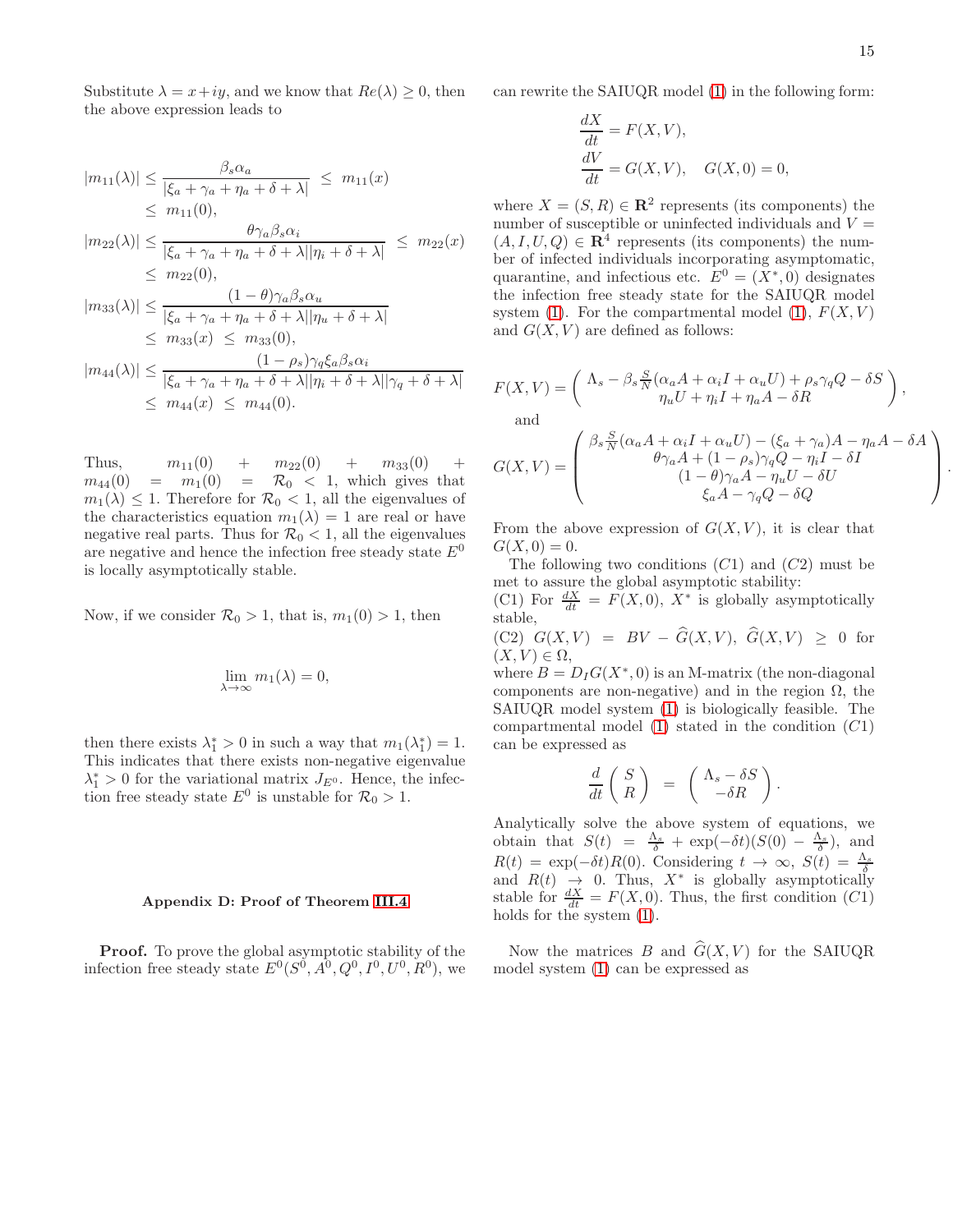$$
B = \begin{pmatrix} -( \xi_a + \gamma_a + \eta_a + \delta) + \alpha_a \beta_s & \alpha_i \beta_s & \alpha_u \beta_s & 0 \\ \theta \gamma_a & -( \eta_i + \delta) & 0 & (1 - \rho_s) \gamma_q \\ (1 - \theta) \gamma_a & 0 & -( \eta_u + \delta) & 0 \\ \xi_a & 0 & 0 & -(\gamma_q + \delta) \end{pmatrix},
$$

$$
\widehat{G}(X, V) = \begin{pmatrix} \alpha_a \beta_s A \left( 1 - \frac{S}{N} \right) + \alpha_i \beta_s I \left( 1 - \frac{S}{N} \right) + \alpha_u \beta_s U \left( 1 - \frac{S}{N} \right) \\ 0 & 0 & 0 \end{pmatrix}.
$$

It is clear that  $B$  is a M-matrix as all its non-diagonal components are non-negative. Also,  $\hat{G}(X, V) \geq 0$  in the region  $\Omega$  as  $S(t) \leq N(t)$ . Also, we showed that  $X^*$  is a globally asymptotically stable steady state of the system  $\frac{dX}{dt} = F(X,0)$ . Therefore, the infection free steady state  $E^0$  of the SAIURQ model [\(1\)](#page-3-0) is globally asymptotically stable in the region  $\Omega$  for  $\mathcal{R}_0 < 1$ .

## <span id="page-15-0"></span>Appendix E: Proof of Theorem [III.5](#page-5-1)

**Proof.** Now, we use the theory of center manifold to investigate the local asymptotic stability of the interior equilibrium point  $E^*(S^*, A^*, Q^*, I^*, U^*, R^*)$  by considering the disease transmission rate  $\beta_s$  as a bifurcation parameter,  $\beta_s = \beta_s^c$  corresponding to  $\mathcal{R}_0 = 1$ , is

$$
\beta_s^c = \frac{(\eta_u + \delta)(\gamma_q + \delta)(\eta_i + \delta)(\xi_a + \gamma_a + \eta_a + \delta)}{\alpha_a(\eta_u + \delta)(\gamma_q + \delta)(\eta_i + \delta) + (1 - \theta)\alpha_u\gamma_a(\gamma_q + \delta)(\eta_i + \delta) + \alpha_i\{\theta\gamma_a(\gamma_q + \delta) + (1 - \rho_s)\xi_a\gamma_a\}(\eta_u + \delta)}.
$$

Г

The variational matrix of the SAIUQR model [\(1\)](#page-3-0) at  $\beta_s = \beta_s^c$ , denoted by  $J_{E^0}$  has the right eigenvector associated to zero is eigenvalue given by  $\omega =$  $[\omega_1, \omega_2, \omega_3, \omega_4, \omega_5, \omega_6]^T$ , where

$$
\omega_1 = \frac{\omega_2}{\delta} \left[ -\frac{(1-\theta)\gamma_a \beta_s \alpha_u}{\eta_u + \delta} + \frac{\rho_s \gamma_q \xi_a}{\eta_q + \delta} - (\xi_a + \gamma_a + \eta_a + \delta) \right. \n+ \frac{\beta_s \alpha_u (1-\theta)\gamma_a}{\eta_u + \delta} \right],
$$
  
\n
$$
\omega_2 = \omega_2 > 0, \quad \omega_4 = \frac{(1-\theta)\gamma_a \omega_2}{\eta_u + \delta}, \quad \omega_5 = \frac{\xi_a \omega_2}{\eta_q + \delta},
$$
  
\n
$$
\omega_3 = \frac{\omega_2}{\beta_s \alpha_i} \left[ (\xi_a + \gamma_a + \eta_a + \delta) - \beta_s \alpha_a - \frac{\beta_s \alpha_u (1-\theta)\gamma_a}{\eta_u + \delta} \right],
$$
  
\n
$$
\omega_6 = \frac{\omega_2}{\delta} \left[ \eta_a + \frac{\eta_u (1-\theta)\gamma_a}{\eta_u + \delta} + \frac{\eta_i ((\xi_a + \gamma_a + \eta_a + \delta) - \beta_s \alpha_a)}{\beta_s \alpha_i} \right].
$$

Similarly, at the threshold  $\beta_s = \beta_s^c$ , the variational matrix  $J_{E^0}$  has the left eigenvector associated to zero eigenvalue is given by  $v = [v_1, v_2, v_3, v_4, v_5, v_6]$ , where

$$
v_1 = 0, \quad v_6 = 0, \quad v_2 = v_2 > 0,
$$
  
\n
$$
v_3 = \frac{\beta_s \alpha_i v_2}{\eta_i + \delta}, \quad v_4 = \frac{\beta_s \alpha_u v_2}{\eta_u + \delta},
$$
  
\n
$$
v_5 = \frac{v_2}{\xi_a} \left[ (\xi_a + \gamma_a + \eta_a + \delta) - \beta_s \alpha_a - \frac{\theta \gamma_a \beta_s \alpha_i}{\eta_i + \delta} - \frac{\beta_s \alpha_u (1 - \theta) \gamma_a}{\eta_u + \delta} \right].
$$

Let us introduce the notations for the SAIUQR model system [\(1\)](#page-3-0):  $S = x_1$ ,  $A = x_2$ ,  $I = x_3$ ,  $U = x_4$ ,  $Q =$  $x_5, R = x_6, \text{ and } \frac{dx_i}{dt} = f_i, \text{ where } i = 1, 2, ..., 6. \text{ Now},$ we compute the following nonzero second order partial derivatives of  $f_i$  at the infection free steady state  $E^0$  and obtain

$$
\frac{\partial^2 f_2}{\partial x_2 \partial x_3} = -\beta_s (\alpha_a + \alpha_i) \frac{\Lambda_s}{\delta}, \frac{\partial^2 f_2}{\partial x_2 \partial x_4} = -\beta_s (\alpha_a + \alpha_u) \frac{\Lambda_s}{\delta},
$$
  

$$
\frac{\partial^2 f_2}{\partial x_2 \partial x_5} = -\beta_s \alpha_a \frac{\Lambda_s}{\delta}, \frac{\partial^2 f_2}{\partial x_2 \partial x_6} = -\beta_s \alpha_a \frac{\Lambda_s}{\delta},
$$
  

$$
\frac{\partial^2 f_2}{\partial x_3 \partial x_4} = -\beta_s (\alpha_i + \alpha_u) \frac{\Lambda_s}{\delta}, \frac{\partial^2 f_2}{\partial x_3 \partial x_5} = -\beta_s \alpha_i \frac{\Lambda_s}{\delta},
$$
  

$$
\frac{\partial^2 f_2}{\partial x_3 \partial x_6} = -\beta_s \alpha_i \frac{\Lambda_s}{\delta}, \frac{\partial^2 f_2}{\partial x_4 \partial x_6} = -\beta_s \alpha_u \frac{\Lambda_s}{\delta},
$$
  

$$
\frac{\partial^2 f_2}{\partial x_4 \partial x_5} = -\beta_s \alpha_u \frac{\Lambda_s}{\delta}, \frac{\partial^2 f_2}{\partial x_2 \partial x_2} = -2\beta_s \alpha_a \frac{\Lambda_s}{\delta},
$$
  

$$
\frac{\partial^2 f_2}{\partial x_3 \partial x_3} = -2\beta_s \alpha_i \frac{\Lambda_s}{\delta}, \frac{\partial^2 f_2}{\partial x_4 \partial x_4} = -2\beta_s \alpha_u \frac{\Lambda_s}{\delta}.
$$

The rest of the partial derivatives at the infection free steady state  $E^0$  remains zero. Now, we compute the coefficients a and b due to the well-known Theorem 4.1 by Castillo-Chavez & Song [\[38](#page-17-12)] as follows:

$$
a = \sum_{i,j,k=1}^{6} v_k \omega_i \omega_j \frac{\partial^2 f_k(0,0)}{\partial x_i \partial x_j},
$$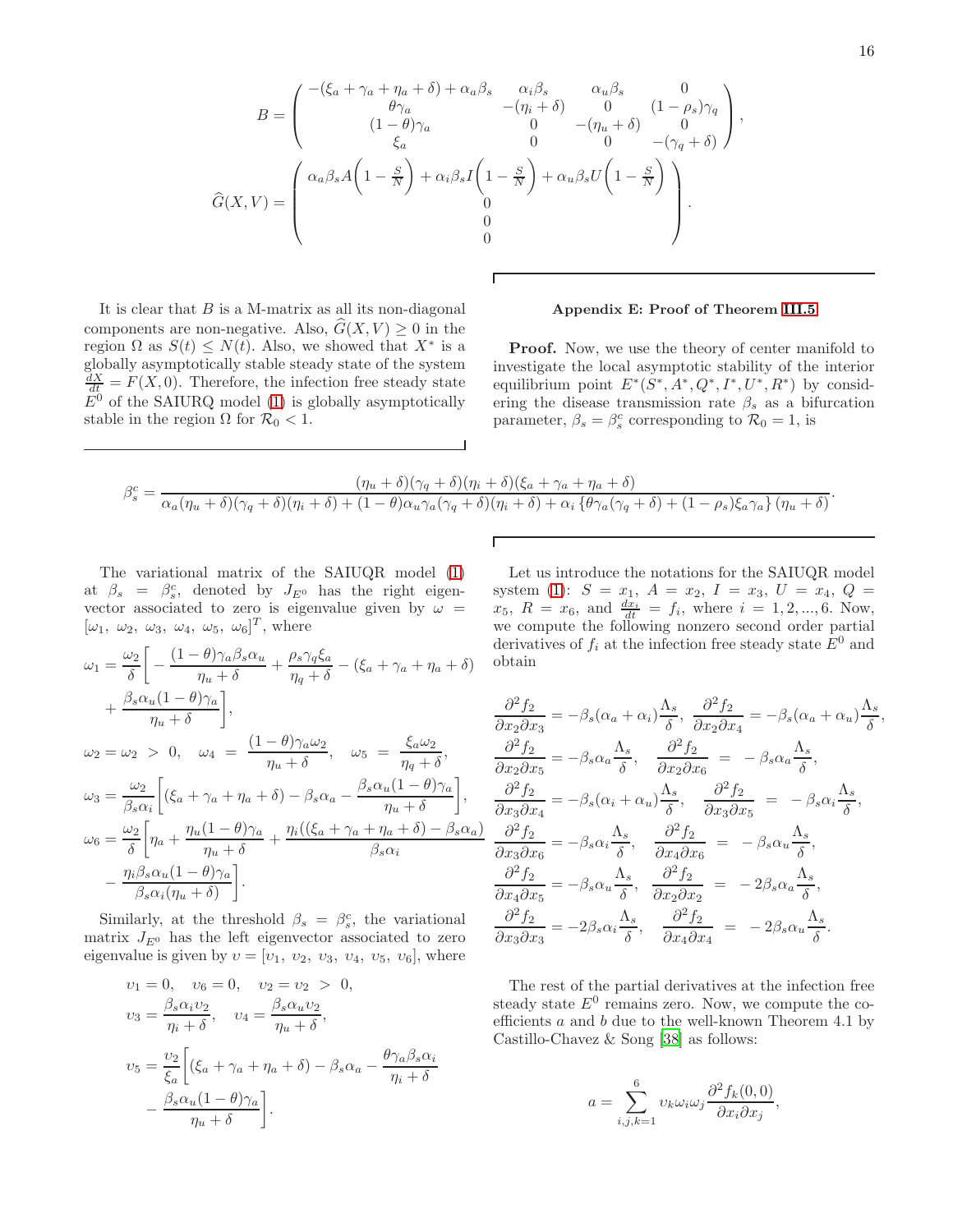and

$$
b = \sum_{i,k=1}^{6} \upsilon_k \omega_i \frac{\partial^2 f_k(0,0)}{\partial x_i \partial \beta_s}
$$

.

By substituting the values of all the nonzero second-order partial derivatives and the left and right eigenvectors from above analysis at the threshold  $\beta_s = \beta_s^c$ , we have

$$
a = -\frac{\beta_s v_2 \Lambda_s}{\delta} (\omega_2 \omega_3 (\alpha_a + \alpha_i) + \omega_2 \omega_4 (\alpha_a + \alpha_u)
$$
  
+  $\omega_2 \omega_5 \alpha_a + \omega_2 \omega_6 \alpha_a + \omega_3 \omega_4 (\alpha_i + \alpha_u) + \omega_3 \omega_5 \alpha_i$   
+  $\omega_3 \omega_6 \alpha_i + \omega_4 \omega_6 \alpha_u + \omega_4 \omega_5 \alpha_u + 2\omega_2^2 \alpha_a$   
+  $2\omega_3^2 \alpha_i + 2\omega_4^2 \alpha_u$ ),

- <span id="page-16-0"></span>[1] Z. Wu, J.M. McGoogan, "Characteristics of and important lessons from the coronavirus disease 2019 (COVID-19) outbreak in China: summary of a report of 72,314 cases from the Chinese center for disease control and prevention," JAMA 323, 1239–1242 (2020).
- <span id="page-16-1"></span>[2] Y. Chen, Q. Liu, D. Guo, "Emerging coronaviruses: Genome structure, replication, and pathogenesis". J. Med. Virol. 1–6 (2020).
- <span id="page-16-2"></span>[3] C. Huang, Y. Wang, X. Li, L. Ren, J. Zhao, Y. Hu, L. Zhang, G. Fan, J. Xu, X. Gu, et al. "Clinical features of patients infected with 2019 novel coronavirus in wuhan, china," The Lancet 395(10223), 497–506 (2020).
- <span id="page-16-3"></span>[4] BBC News, https://www.bbc.com/news/world-52114829, (Retrived on April 01, 2020).
- <span id="page-16-4"></span>[5] WHO. Coronavirus Disease 2019 (COVID-19): Situation Report 129 (WHO, 2020) (Retrived on May 29, 2020).
- <span id="page-16-5"></span>[6] Q. Lina,1, S. Zhaob, D. Gaod Y. Lou, S. Yang, S.S. Musa, M.H. Wang, Y. Cai, W. Wang, L. Yang, D. He, "A conceptual model for the coronavirus disease 2019 (COVID-19) outbreak in Wuhan, China with individual reaction and governmental action," Int. J. Infect. Dis. 93, 211– 216 (2020).
- <span id="page-16-6"></span>[7] India Today. https://www.indiatoday.in/india/story/keralareports-first-confirmed-novel-coronavirus-case-in-india-1641593-2020-01-30. (Retrived on January 30 2020).
- <span id="page-16-7"></span>[8] P. Pulla, "Covid-19: India imposes lockdown for 21 days and cases rise," BMJ 368, (2020). https://doi.org/10.1136/bmj.m1251
- <span id="page-16-8"></span>[9] MOHFW, Coronavirus disease 2019 (COVID-19). https://www.mohfw.gov.in/, (Retrieved on March 25, 2020) (2020).
- <span id="page-16-9"></span>[10] A.J. Kucharski, T.W. Russell, C. Diamond, Y. Liu, J. Edmunds, S. Funk, R.M. Eggo, "Early dynamics of transmission and control of COVID-19: a mathematical modelling study," Lancet Infect. Dis. 20, 553–558 (2020).
- <span id="page-16-12"></span>[11] B. Tang, X. Wang, Q. Li, N.L. Bragazzi, S. Tang, Y. Xiao, J. Wu, "Estimation of the transmission risk of the 2019-ncov and its implication for public health interventions," J. Clin. Med. 9(2), 462 (2020).
- <span id="page-16-11"></span>[12] J.T. Wu, K. Leung, G.M. Leung, "Nowcasting and forecasting the potential domestic and international spread of the 2019-nCoV outbreak originating in Wuhan, China: a modelling study," Lancet 395, 689–697 (2020).

and

$$
b = \frac{\upsilon_2 \Lambda_s}{\delta} (\omega_2 \alpha_a + \omega_3 \alpha_i + \omega_4 \alpha_u).
$$

From the above expressions, it can be observed that  $a < 0$  and  $b > 0$ , therefore due to the Remark 1 of the well-known Theorem 4.1 by Castillo-Chavez & Song [\[38\]](#page-17-12), and by Khajanchi et al. [\[39\]](#page-17-13) a transcritical bifurcation occurs at the basic reproduction number  $\mathcal{R}_0 = 1$  and the interior equilibrium point  $E^*$  is locally asymptotically stable for  $\mathcal{R}_0 > 1$ .

### REFERENCES

- <span id="page-16-13"></span>[13] D. Fanelli, F. Piazza, "Analysis and forecast of COVID-19 spreading in China, Italy and France," Chaos Soliton Fract. 134, 109761 (2020).
- <span id="page-16-14"></span>[14] MHDM Ribeiro, RG Silva, VC Mariani, LS Coelho, "Short term forecasting COVID-19 cumulative confirmed cases: Perspectives for Brazil," Chaos Soliton Fract. 135 109853 (2020).
- <span id="page-16-15"></span>[15] T. Chakraborty, I. Ghosh "Real-time forecasts and risk assessmentof novel coronavirus (COVID-19) cases: A data-driven analysis," Chaos Soliton Fract. 135 109850 (2020).
- <span id="page-16-17"></span>[16] K. Sarkar, S. Khajanchi, "Modeling and forecasting of the COVID-19 pandemic in India," [arXiv:2005.07071](http://arxiv.org/abs/2005.07071) (2020).
- [17] X. He, E.H. Lau, P. Wu, X. Deng, J. Wang, X. Hao, Y.C. Lau, et al. "Temporal dynamics in viral shedding and transmissibility of COVID-19," Nat. Med. 26, 672– 675 (2020).
- <span id="page-16-16"></span>[18] S. Khajanchi, K. Sarkar, J. Mondal, M. Perc, "Dynamics of the COVID-19 pandemic in India," [arXiv:2005.06286](http://arxiv.org/abs/2005.06286) (2020).
- <span id="page-16-18"></span>[19] C. Anastassopoulou, L. Russo, A. Tsakris, C. Siettos, "Data-based analysis, modelling and forecasting of the COVID-19 outbreak," PLoS One 15, e0230405 (2020).
- <span id="page-16-10"></span>[20] G. Giordano, F. Blanchini, R. Bruno, P. Colaneri, A. Di Filippo, A. Di Matteo, M. Colaneri, "Modelling the COVID-19 epidemic and implementation of population-wide interventions in Italy," Nat. Med. (2020). https://doi.org/10.1038/s41591-020- 0883-7.
- <span id="page-16-19"></span>[21] J. Xiao-Lin, Z. Xiao-Li, Z. Xiang-Na et al., "Transmission Potential of Asymptomatic and Paucisymptomatic Severe Acute Respiratory Syndrome Coronavirus 2 Infections: A 3-Family Cluster Study in China," J. Infect. Dis. **221**, 1948–1952 (2020).
- [22] F. Ndairou et al., "Mathematical modeling of COVID-19 transmission dynamics with a case study of Wuhan," Chaos Soliton Fract. 135, 109846 (2020).
- [23] R. H. Mena, J. X. Velasco-Hernandez, N. B. Mantilla-Beniers et al., "Using the posterior predictive distribution to analyse epidemic models: COVID-19 in Mexico city," [arXiv:2005.02294](http://arxiv.org/abs/2005.02294) (2020).